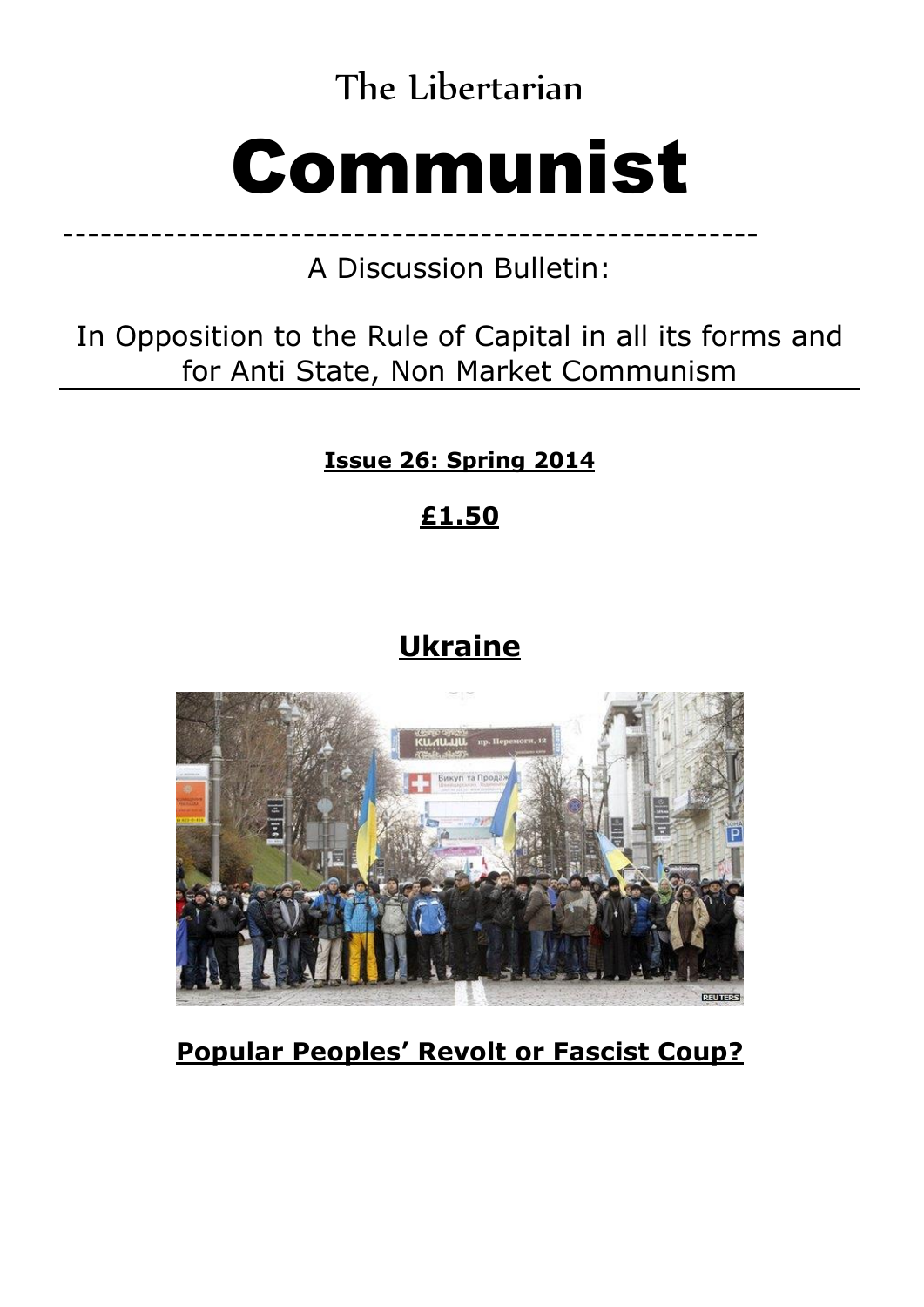The purpose of The Libertarian Communist is to promote discussion amongst the Anti State, Non Market sector irrespective of whether individuals or groups consider themselves as Anarchist, Communist or Socialist as all such titles are in need of further qualification. If you have disagreements with an article in this or any other issue, wish to offer comment or want to contribute something else to the discussion then please get in touch. If any article focuses on a particular group then that group has, as a matter of course, the right to reply. So please get in touch with your article, letters and comments. You can do this by contacting libcom.bulletin@yahoo.co.uk or writing to Ray Carr, Flat 1, 99 Princess Road, Branksome, Poole, Dorset, England, BH12 1BQ

==================================================================================

#### **Contents**

Page 2: A Critique of Stephen Philip Clayton's Review of Moishe Postone's Anti-Semitism and National Socialism: Michel Prigent

Page 4: Editorial Comment

Page: 5: Anti-Semitism and National Socialism by Moishe Postone: a Reply to Steve Philip Clayton: Ricardo Monde

Page 10: Ukraine: Popular Uprising or Fascist Coup: Stefan

Page 17: War on War! Declaration of Internationalists in Connection with the Threat of War in Ukraine

Page 18: News from the U.S: Joe Hopkins

Page 21: The Truth about Dogs Lives Under Capitalism in Britain: Michel Prigent

Page 24: Anti State, Non Market Group Directory

#### A Critique of Stephen Philip Clayton's Review of Moishe Postone's Anti-Semitism and National Socialism: Michel Prigent

The recent review of Moishe Postone's Anti-Semitism and National Socialism in **The Libertarian Communist**, no 25/winter 2014 was done by a certain Stephen Philip Clayton. The review is simply awful or shall we say offal. Clayton like many of his colleagues in *Aufheben* or Chris Arthur of *Historical Materialism* are classist guard dogs. In more than one way they impede change. They still live in the past, they dream of a 1917 remake. Amazing stuff. They are the best bet for the present system, since they do not challenge modern capitalism at its modern roots.

Of course this document does not mean that classes, the working class, the proletariat do not exist, all these realities are still there but they are incorporated, integrated, harnessed to the value system. Marcuse understood that society had changed in the sixties when he published his *One Dimensional Man (1964)* **(1)** It took Guy Debord 21 years to reach the concept of integration. But he never said where he got the idea from. One should always mention one's sources. It creates a dialogue. And in any case it is fair. But fairness is not something you meet everyday in the political world, whether on the right or left…It is shameful. And of course the capitalist system carries on devastating the planet. When we embarked on *The Truth about dogs' lives under capitalism in Britain*, we had in mind to tell the truth. We will continue on that route. If you tell the truth one idea brings another one. The classist idiots whether on the left or the right are stuck in a real quagmire. They resemble dog food. We prefer what Hegel said about dialectics for him it was the "bacchanalia where no one remains sober". No wonder many people on the left drink tea.

Classism reminds us of Lenin, Trotsky, Stalin, Pol Pot, Mao, the Castro's, Kim Jon III, etc… Classism is a trench where everyone gets mowed down and disillusioned. From the point of view of the dominant system it is excellent, since people who join classist orgs will be burnt out in a few years, or even a few months. Robert Hue, one of the leaders of the PCF – a few years after he had left a top position – used to make jokes, he would often tell the story of a militant who did not come to the last meeting of the party. And the militant said: "If I had known it was the last meeting I would have come".

Back to reality

"Wages are falling for longest period in 50 years". Evening Standard, 31st Jan, 2014... So much about growth!!!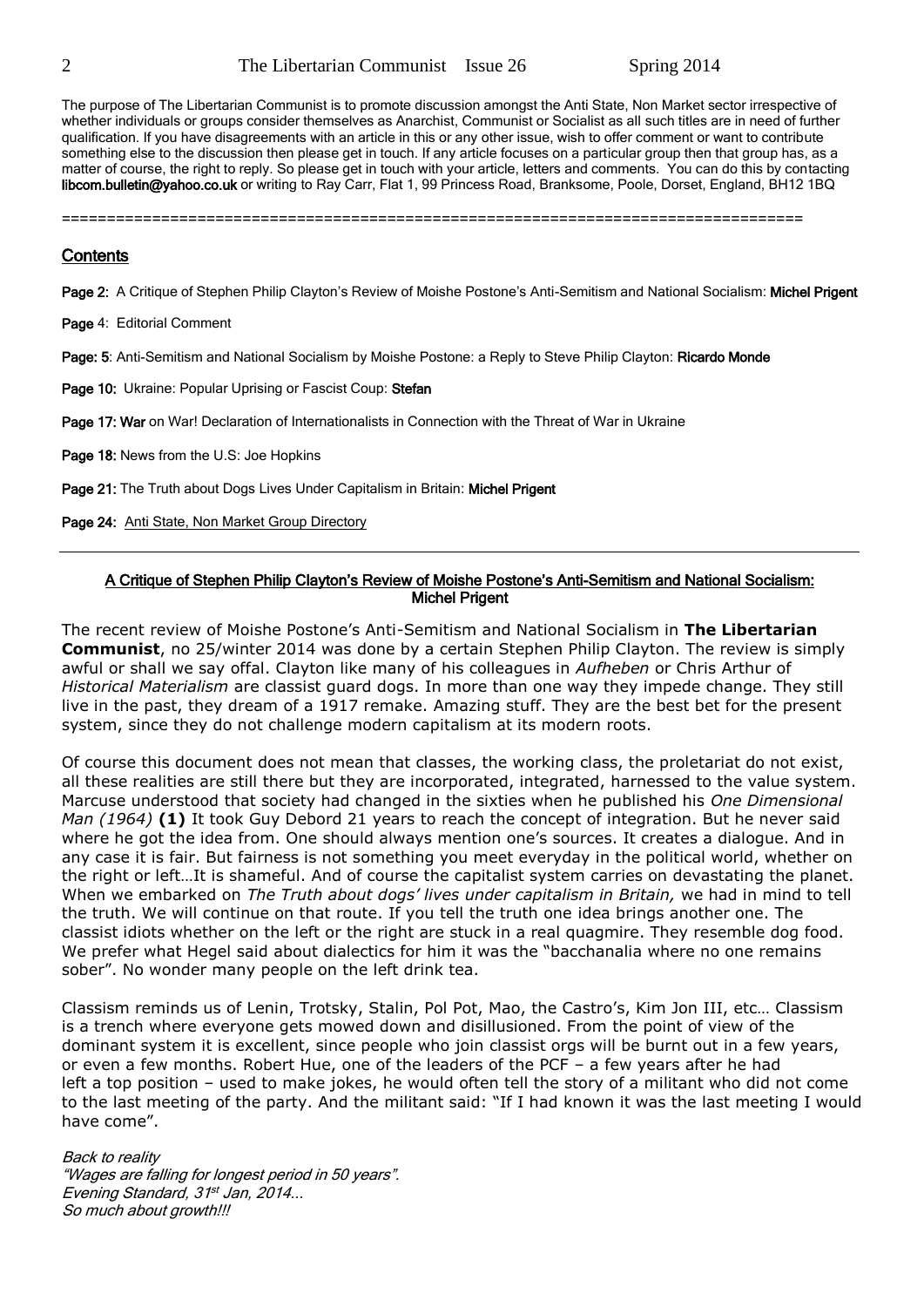What is written a few lines earlier about the militant, illustrates the horror of separate politics. And as we have seen many still indulge in classist *scenariii.* Some never learn from history. Many still indulge in classist games **(1)**… No wonder the old world is still standing. But some footballers like Rooney are "earning" £300 grand a week! And it could get worse.

So let's come back to Mr Clayton, the character we mentioned to start with. First he put the Holocaust in the same bag as the Armenian and the Turkic genocides. Clayton failed to distinguish what the Holocaust was about. When he lumped what took place against the Armenian and Turkic people, he failed to say that these people did not have to wear a badge like Jewish people did with the word **"JUDE".**  Clayton fails to understand that anti-Semitism is very old… Jewish people were always linked to money, finance. Even Shakespeare indulged in that practice, see his Shylock.

First Jewish people were not allowed to work except in the money exchange business. It was a Catch-22 situation. But many Jewish people were tradesmen, and many more were workers. The idea that only Jewish people were involved in the money business – as if other people were not involved -, is ludicrous, in fact Jewish people were made scapegoats. Postone is right to describe P J Proudhon *"as one of the forefathers of Anti-Semitism"* Clayton prefers George Woodcock's assessment of Proudhon as *"The Man of Paradox".* Auschwitz is there as proof of that paradox!

All this nasty medieval stuff was resurrected by Adolf Hitler in his ghastly book *Mein Kampf.*  Many took up his hatred. And many still do to this day. Some never learn from History. And even to this day, many goons still agree with him, namely that Jews equal money. It is horrific. It is a simplistic view of the world. But Hitler's view of the world was going to lead to concentration camps. Clayton fails to distinguish the difference between the genocides of the Armenian and Turkic peoples and the Holocaust.

The editor of *The Libertarian Communist* [Ray Carr] knew that the Clayton piece against Postone's text *(Anti-Semitism and National Socialism)* was no good. But he went ahead with it. At least he wants a response against it. Ray Carr wants to be a dialectician. Many people on the left have given up. We commend Ray's call for a response to Clayton. We can do it. Here it is. We have to honour the memory of those who were murdered in the death camps. We don't want history to be Claytonised. Moishe Postone's text *Anti-Semitism and National Socialism* stands out as one of the best explanations of what took place, during the period 1933-45. Postone's *Time, Labor and social domination* [1993] is one of the best books which attempts to understand modern capitalism. For *Aufheben* Postone in his two texts mentioned here "Seeks to invert Marx in order to re-mystify capital all over again". Clayton can easily quote the classist donkey yard *Aufheben* at the end of his ghastly review but there is worse to come. For Clayton, Postone is "pro capital, anti working class, excuses capitalism for Hitler, Nazism and the Holocaust. Postone is attempting "to roll back the wheel of history".

Clayton has crossed the line. From now we will read everything he writes.

*Written by M.P.W. Prigent on the 3rd of February 2014 in London.*

#### Notes.

\* The left is flummoxed when it comes to the Middle-East. See how Chomsky supports Hezbollah. Hamas in their constitution even quote the czarist anti-Semitic forgery: The Protocols of the Elders of Zion. Incredible but true. Some people call Chomsky a cunning linguist … In any case he is a semi-dialectician… See the excellent critique of Chomsky in the French edition of Postone's Critique du Fetiche Capital- le capitalisme. I'antisemitisme et la gauche-, [PUF, 2013 Paris].

So where does all this leave us? TLC IThe Libertarian Communist] can reprint our text. We have no wish to meet Clayton, until he realises that he is wrong. If he insists in saying that he is right, we might have to invent a new verb: to clayton. We have no wish to do so. We prefer dialogue. But it is difficult having a dialogue with someone who carries excess ideological baggage. In the end you have to shed the load. Can Clayton move forward? Only he knows the answer. We have tried to be truthful about the Holocaust and the six million people who were murdered by the Nazis.

\* Even the Wehrmacht soldiers must have been aware of the horror of the final solution when their leave trains were cancelled at the last minute, so that trains with Jewish people could go through towards the death camps. The Final Solution was a top priority of the Nazi State. So the Wehrmacht knew but did nothing against it.

Many people on the left, all over the world, would be quite pleased if Israel was overrun and abolished. In the end the Israel state will have to reach an agreement with the Palestinian authority. Not Hamas…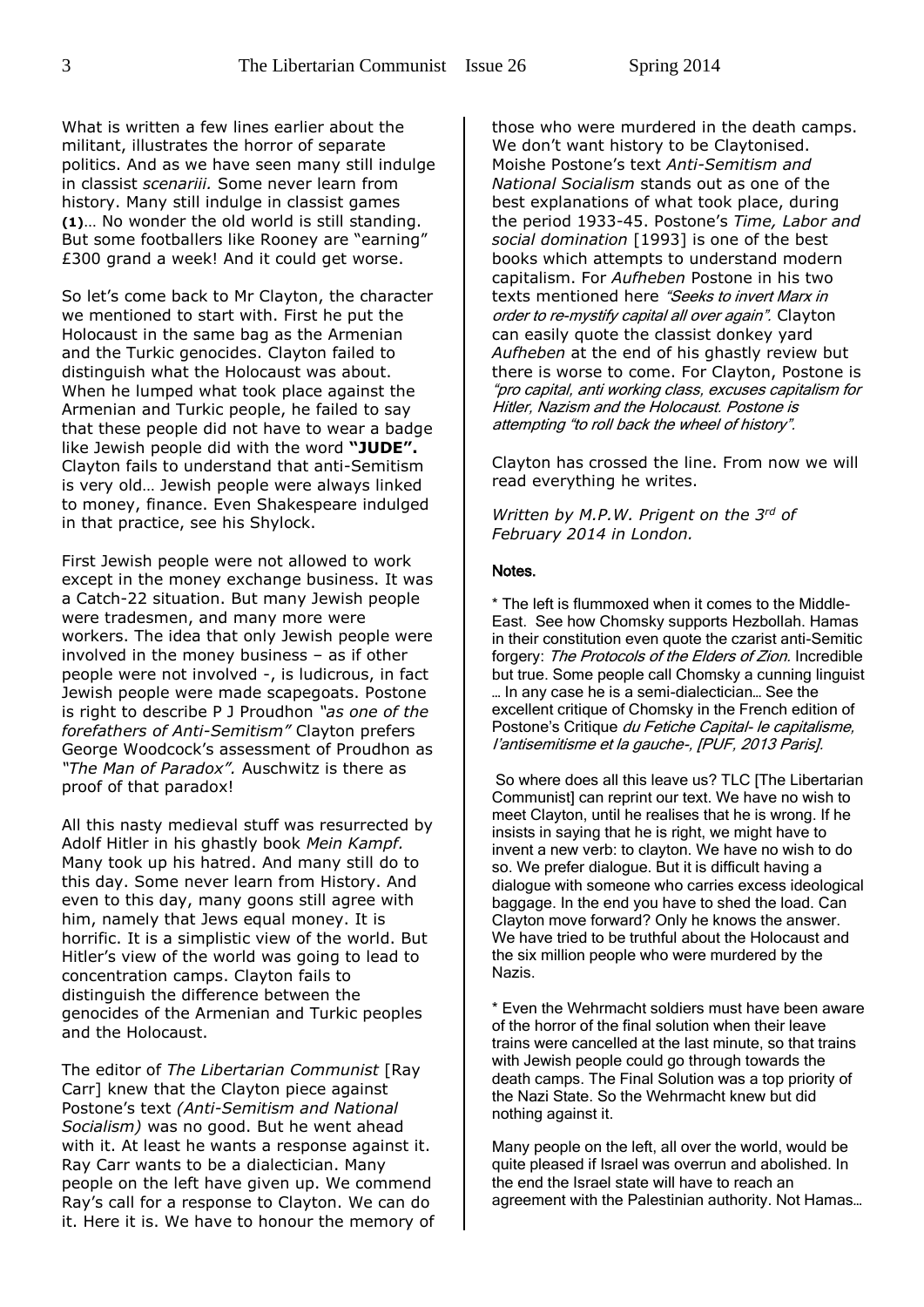Real life is always complex. It is never black and white; there are many shades of grey. It is better to know it. The old stuff from the left must go. Classism is a bad joke. Especially when the middle-classes are feeling the pinch. You only have to think of the floods in Somerset at present. The insurance premiums will be increased. Many people will have to leave the Somerset levels.

Many pinko-leftists remind you of Neville Chamberlain when he shook his piece of paper after meeting Hitler. Chamberlain had illusions. He bought all the crap that Hitler threw at him. It is a good job that Churchill was around. The Nazis were on their way. He was stopped by the Spitfires and the Hurricanes, in other words by those who flew these planes and those who serviced them. I am glad to say that my dad was involved in that struggle, he joined the Free French on the 18<sup>th</sup> of June 1940, when he heard De Gaulle's message on the radio. Later, in May 1968-, he was no longer in favour of him, he often said that he was an historical Gaullist … I learnt a lot from that history. From the year when I was 10, my dad had been a member of the famous 340 RAF Free French squadron, with Mouchotte and Clostermann, and many others as pilots and mechanics. It is a good job that the Nazis did not take over the UK. If they had concentration camps would have been set up.

Maybe Mr Clayton can reflect on this, if he is allowed to think and write freely it is precisely because people made sure that he could do so. Maybe Mr Clayton ought to reflect on this. It is up to him.

#### **Footnotes**

(1) Herbert Marcuse's book One Dimensional Man (1964) contains an important critique, here are some quotes: "The reality of the labouring classes in advanced industrialised society make the Marxian "proletariat" a mythological concept, reality of presentday socialism makes the Marxian idea a dream". [page 153].

"Class struggles are attenuated and "imperialist contradictions" suspended before the threat from without..." [page 30].

" (…) " And yet this society is irrational as a whole". [page 9]

"With the growing integration of industrial society" [page 13]

(…) "The technological society is a system of domination which operates already in the concept and construction of techniques." [Page 14]

At the end of One Dimensional Man Marcuse quotes Walter Benjamin who said at the beginning of the Fascist era: "Nur um den Hoffnungslosen willen ist uns die Hoffnung gegeben" [It is only for the sake of those without hope that hope is given to us"].

# **A few notes from the editor on Michel's article.**

In his article Michel writes that the editor of the LC knew that Stephen Clayton's review of Anti-Semitism and National Socialism was *"no good".* It is certainly true that we had some email correspondence with Michel over this issue and that we felt that Stephen Clayton's article warranted a response. It is also true that when Stephen contacted us about replying to the original review, we felt that what we would receive would be a critical response to Postone's work and our review. However this is entirely different to describing the article submitted by Stephen as being *"no good".* If we held this opinion it was would not have been included. The point is that the LC is a discussion journal and articles are accepted providing they are written from a perspective that is critical of the capital system in all it forms. Within these guidelines we do not refuse to print articles that we disagree with, if we did so the LC could no be described as a discussion journal. Therefore in the future we would **not** refuse articles that did view things from a classist perspective. Most of the ASNM sector still believes that the working class are the revolutionary subject; it is the view of the LC that this is in need of critical discussion and we are pleased Michel has raised the issue. However we also believe that if ideas are going to be challenged there needs to be free discussion and the point is not to censor ideas we may believe to be wrong but to give them space and subject them to critique; this is the way to move forward. It is true that over the time that the LC has been published its position on certain issues has changed, whilst still rooted in the ASNM sector, **which we do not see as leftist;** we believe that some ideas in that sector are in need of re-evaluation.

As for some of the views expressed in Michel's notes on the Second World War and Churchill, these are personal comments and in no way reflect the opinion of The Libertarian Communist.

#### **Editor**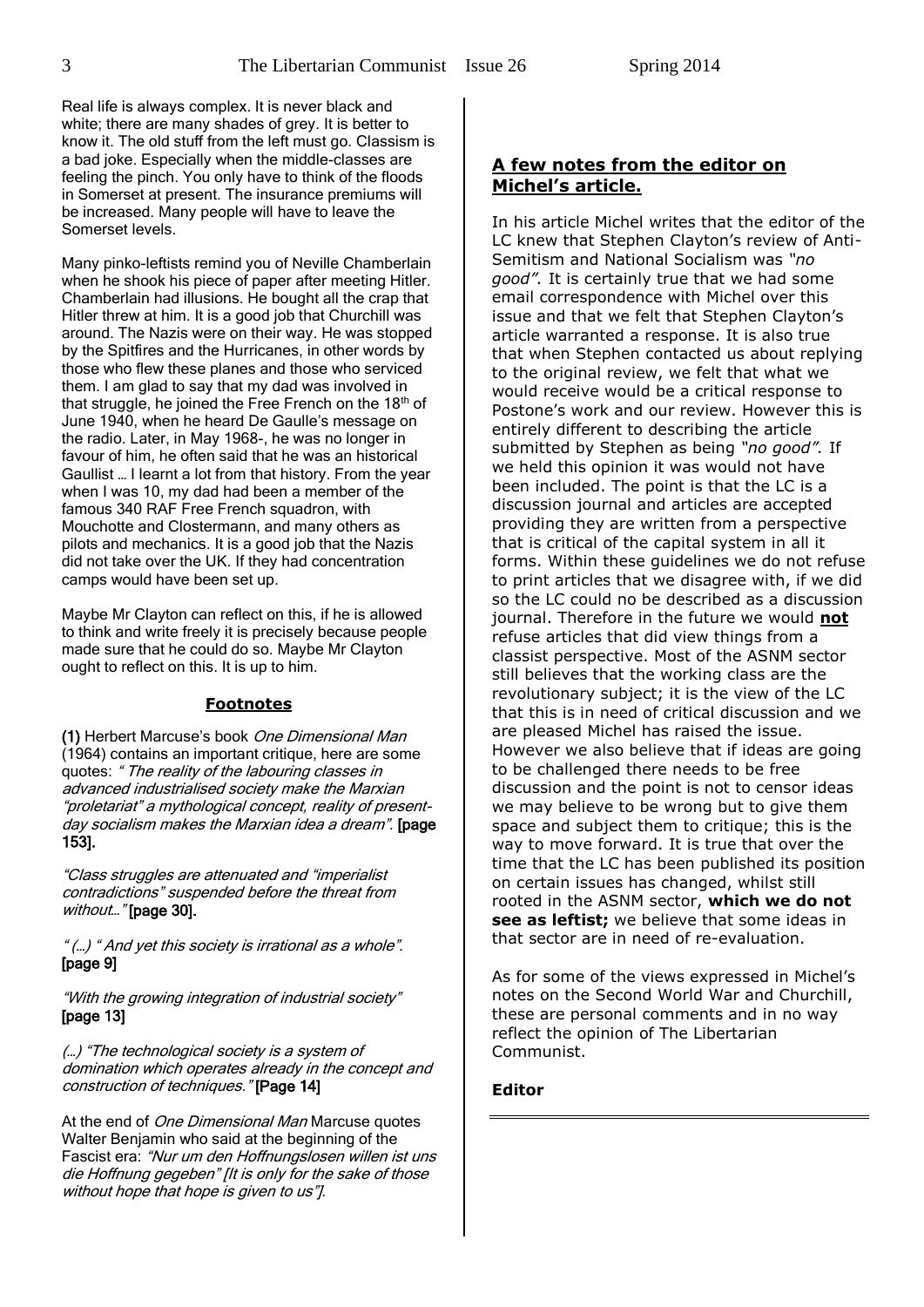# **Anti Semitism and National Socialism By Moishe Postone: a reply to Stephen P Clayton: Ricardo Monde**

To paraphrase our comment in our review of Moishe Postone's pamphlet; Anti-Semitism and National Socialism in issue 24; maybe you will not agree with all Postone has to say, but his arguments will make you think and that is a positive **[1]**. In his critique of the same pamphlet Stephen P Clayton's (**SPC**) seems to be suffering from a bad case of class struggle fever that renders thinking difficult. This confines one to defending some outdated theories of a Marxism based primarily on the labour movement/ working class which has been long overdue for critical re-evaluation [2]. This being the case this reply, in the main, will focus on a theme that runs through SPC article regarding the working class and capital and the class struggle but firstly we will consider briefly the evidence in SPC's article that Postone is pro capital, anti working class and excuses capitalism for Hitler, Nazism and the Holocaust.

Firstly just why SPC concludes that Postone is pro capital is mystifying as it is unexplained in his article. Postone, in the article is accused of a re-interpretation of Marx's economic analysis which Postone has readily accepted as Time, Labour and Social domination is followed by; a Reinterpretation of Marx's Critical Theory. He is also accused of misunderstanding but even if this was the case it in no way provides proof that Postone is pro capital. So this seems to be an unsubstantiated and ridiculous claim to make.

So how about the claim that Postone's pamphlet excuses Capitalism for Hitler, Nazism and the Holocaust? Firstly the pamphlet was more about examining the connection between anti-Semitism and National Socialism rather than directly focusing on the rise of Hitler and Nazism

[3]**.** Postone states:

"My intention is not to explain why Nazism and modern anti-Semitism achieved a breakthrough and became hegemonic in Germany… Such an attempt would entail an analysis of the specificity of German historical development…." [4].

However despite this for someone who is pro capital and who excuses the capital system for the horrors of Nazism Postone spends some time, especially starting at **page 11** examining basic features of capitalism, and Marx's concept of the fetish and these are vital elements in the argument he develops.

One can agree or disagree with Postone's analysis and his reinterpretation of some of Marx's economic analysis but it is something else to argue that he lets capitalism off the hook in the way suggested by SPC. Modern anti-Semitism, Postone argues, viewed industrial production and capital in that sphere as well as modern technology as more or less natural to any society whereas what they attacked was the negative forms of capitalism, capital in its abstract dimension in the form of finance and interest capital [5]. This analysis is very much in line with a critique of capitalism concentrating on the concrete and abstract aspects of capitalism or the essence of the capital system and how it appears on the surface [6]. As Postone puts it:

"The affirmation by modern anti-Semitism of industrial capital indicates that an approach is required that can distinguish between what modern capitalism is and the way it manifests itself, between its essence and its appearance." He goes on to state: "Such an approach would attempt to relate the pattern of social critique and affirmation we are considering to characteristics of capitalist social relations themselves" [7]**.**

This does not sound pro capital to the present writer.

Later Postone sums up his argument about how this relates to the rise of modern anti-Semitism when he states:

"…the Jews were identified not merely with money, with the sphere of circulation, but with capitalism itself. However because of its fetishized form, capitalism did not appear to include industry and technology. Capitalism appeared to be only its manifest abstract dimension which, in turn, was responsible for the whole range of concrete social and cultural changes associated with the rapid development of modern industrial capitalism. The Jews were not seen merely as representatives of capital (in which case anti-Semitic attacks would have been much more class specific). They became the personifications of the intangible, destructive, immensely powerful and international domination of capital as an alienated social form." [8].

SPC may not like the way Postone examines the relationship between capitalism and anti-Semitism but to suggest that this analysis excuses capitalism for the Holocaust is another ridiculous and unsubstantiated argument. This analysis of a critique of capitalism examining what it is and how it appears is relevant today and we need only refer to the most recent crisis where many (some of them self acclaimed Marxists) focused merely on "greedy bankers" and called for increased state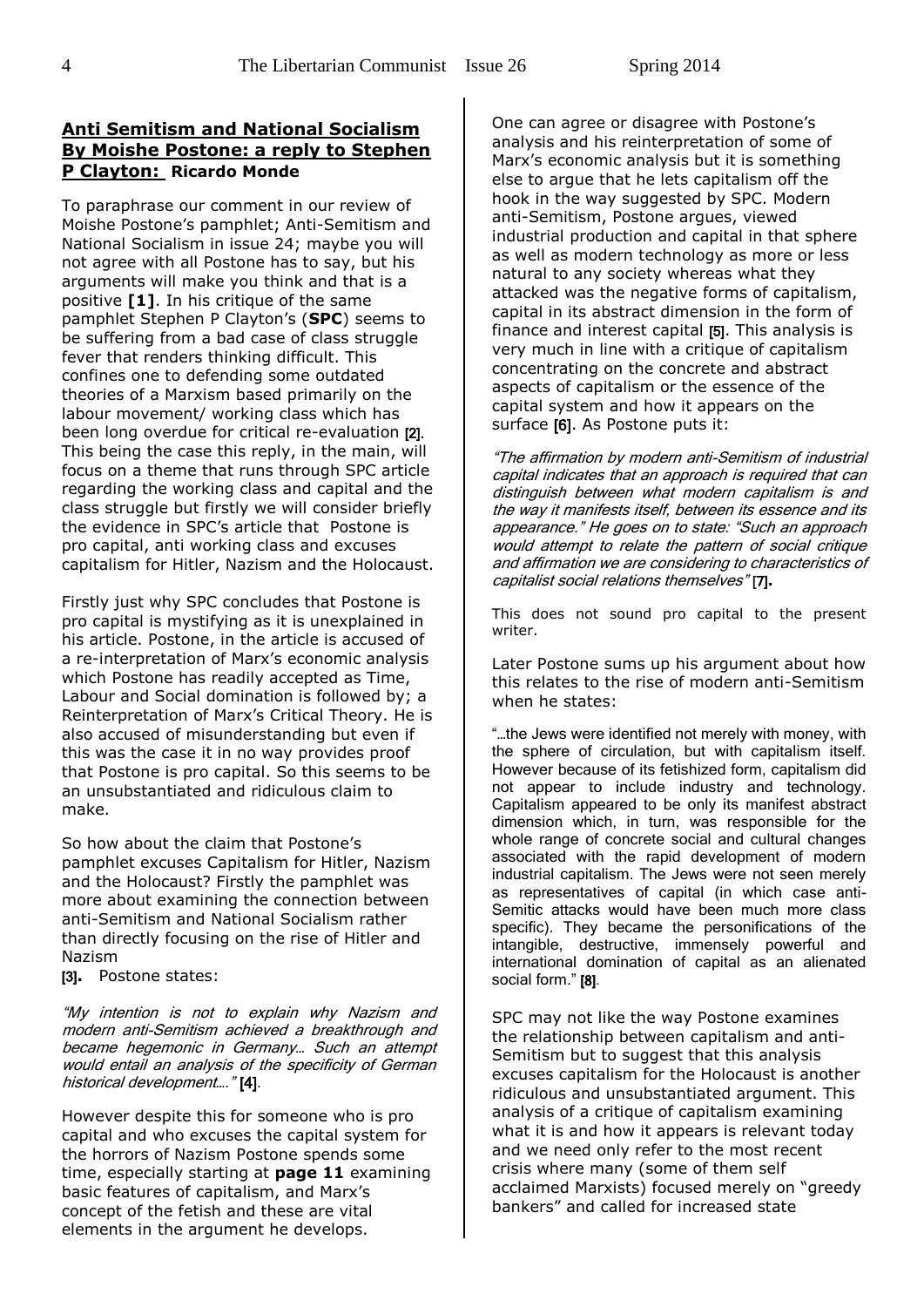regulation for this sector rather than linking the crisis to the capital system itself.

#### **Looking for the grave-diggers**

What really gets under the skin of SPC in Postone's work and most of this lays outside of the pamphlet; Anti-Semitism and National Socialism is the rejection of the concept that the working class have an historic role as the grave diggers of the capital system. So SPC issues statements such as Postone's further work;

"…leads to a complete rejection of the significance of class struggle for socialism" (Chris Arthur); "there is no foundation for the emergence of proletarian class consciousness; basically he has abstracted class struggle away" [9].

He goes further;

"Postone theory discourages the working class to identify as a class and rejects the concept of the working class as the revolutionary subject in history" [10]**.**

Well it could be argued that so far the working class have not needed anyone to discourage them to organise as a class and they have rejected the role others have imposed on them "*as the revolutionary subject in history".* Lets be honest it is no easy matter to cast aside ideas we have held most of our political lives and come to the conclusion that they are in need of re-evaluation. For much of the time this journal has been published it has taken the stance that the working class are the basis of opposition to the capital system. The LC still carries articles arguing that this is still the case, there could be some in this issue and as this is a discussion journal the ideas surrounding the role of the working class within and against capitalism are likely to continue to be discussed. However the idea that the working class will perform the role of the grave-diggers of the capital system is in need of serious discussion and critique and since SPC has raised the issue this seems a good time to open up that critique.

## **The Working Class.**

The major problem for the left and some sectors of the Anti state non Market sector (ASNM) is that any rejection of the theory that capitalism can only be overcome by working class organisation and revolt leaves all opposition to the capital system itself in tatters. There is not even agreement as to a definition of the working class. Traditionally the working class was seen as blue collar manual

workers whilst most white collar employees were seen as some section of the middle class. Some on the left may even still hold to such a definition with variations on the theme. An alternative definition is that the working class is made up of all those who to live have to sell their physical or mental energies for a wage or salary. This second definition seems to make more sense in modern capitalism and there seems to be no division between manual and white collar workers in developing a consciousness that goes beyond capitalism in real terms, if it exists at all it is only on the very thin margins. If this second definition of the working class is accepted than it virtually encompasses the overwhelming majority of people because apart from those employed, there are those seeking employment, former workers who have retired, the families and relatives of those employed, so we may be near the 99% versus the 1% or 95% versus 5%. So why concentrate on something defined as working class when it includes the overwhelming majority of people, some of whom are not directly involved in the class struggle, if by that we mean a struggle that is mostly supposed to take place at the point of production or the workplace?

Before proceeding with this question, lets be clear, there is no claim being made here that the working class does not exist nor with the idea that it comes into conflict with the capital system, what is being questioned is the level at which that conflict takes place. There is, of course, no harm in supporting industrial or other struggles of the working class providing we are clear that we are not engaged in a struggle against the capital system. In many ways despite the timeline between Marx's time and our own there is a similar problem when we base revolutionary ideas on involvement with working class struggles. *John Crump* in his thought provoking pamphlet *"A Contribution to the Critique of Marx" (1976)* compared the writings of Marx and Lenin on communism and argued that it was only by quoting the best of Marx that a clear division could be seen between the two whilst there are passages of Marx that can be used to illustrate a continuing line between Marx and Lenin [11] The reasons for this, Crump argues, is that in the time Marx was living there was no prospect of developing Communism so therefore he had two options; to either work alongside the working class movement for reformist measures or at the most to work for goals which had to fall far short of the ends that he was striving for: or to stand aside from the working class movement and theorise about a society that had no prospect of being brought about at that time.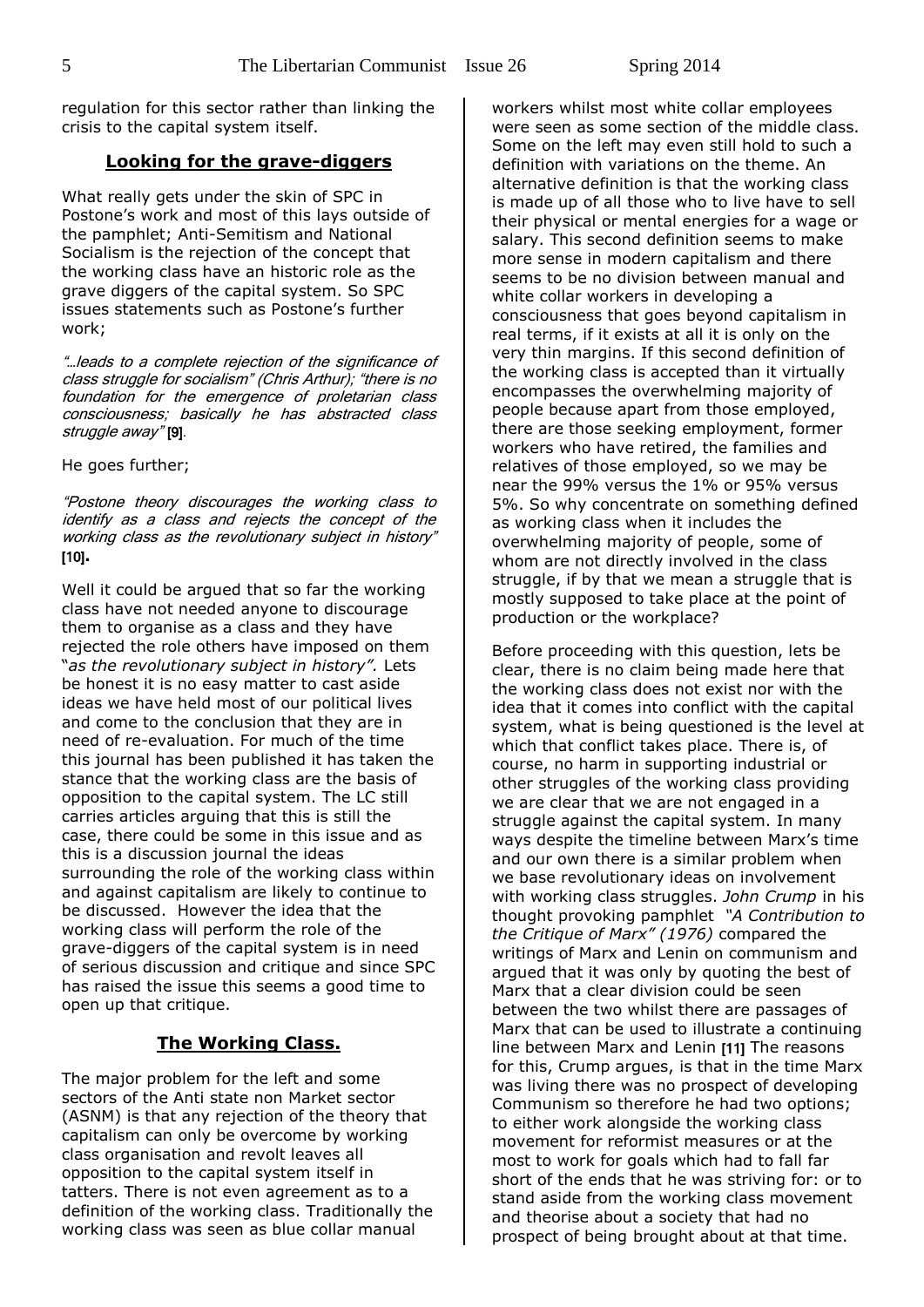[12] The difference between Marx's situation and the present day one is that a fully developed Communist system is now a material possibility however what we still share with Marx's situation is that what is lacking is not only a majority communist consciousness but any signs of the development of one.

Writing in the late 1980s, *Maximilien Rubel* offered a similar critique [13]**.** Examining Marx's critical evaluation of Utopian Socialism in The Communist Manifesto, (CM) Rubel quotes *Marx*

"all previous movements were movements of minorities or in the interest of minorities. The proletarian movement is the self conscious independent movement of the immense majority in the interests of the immense majority".

To be logical, Rubel argued, this should read: "the proletarian movement will be or ought to be the self conscious independent movement of the immense majority" [14].

Rubel poses the question of whether, in the time Marx and Engels were writing the working class showed any signs of developing the type of class consciousness that was attributed to them in The (CM). This question remained relevant to the time he was writing, Rubel suggested, as there was no sign of any such working class movement developing. That was written in the late 1980s and the analysis is even more relevant in the second decade of the 21<sup>st</sup> century. As Rubel suggested it seems likely that Marx's analysis of the working class was based more on hypothesis or an ethical imperative rather than a scientific analysis. The present day proletariat, he argued had little resemblance to that of the nineteenth century but it still rejected or lacked the intellectual development to grasp the basis of socialist/communist thought. So whilst Marx may have been correct with how capitalism would develop such as the concentration of capital and the hardships that would be imposed on the working class (in a modern context) the forecast of an organised intelligent revolt based on the working class is absent.

He suggested; that Marx's theory that**:** 

"What the bourgeoisie, therefore produces, above all, are its own grave-diggers. Its fall and the victory of the proletariat are equally inevitable".

Is a: "deterministic formula". [15]

Most groups, and not just on the traditional left, but within our own sector, groups that maintain that they stand for the abolition of capitalism spend time and energy engaging in working class struggles, strikes, lockouts and

various forms of industrial action. As Robert Kurz argued it is not the case that we should decry all social struggles within capitalism. He suggested:

"These struggles constitute a necessary point of departure; everything depends on the direction in which they develop. In this respect the motives play an important role." [16]

As he indicated trade unions tend to develop arguments for particular struggles not in terms of their members needs but how they can benefit the smooth running of the capitalist system. Very often in struggle workers conditioned by their limited aims identify themselves with their role within capitalism which is confined to be able to continue to produce surplus value [17]**.** With these limited, internal to capital, objectives how can such struggles possibly lead to a growth of consciousness beyond the system they are trapped in as some argue they can do. This is one of the main critiques against the theory of class struggle for socialism/communism as argued for by SPC. Never mind about turning back the wheel of history we have to learn from history, Marx did not live long enough to see the class struggle integrated within capitalism we have viewed that development and should not persist with misguided theories.

# **Is labour an opposing force to capital?**

We need to consider firstly what we mean by labour. The term has been confused with our need to produce the necessities of life such as food, clothing and shelter and as time has passed to produce much more than the basics so as to have a more fulfilling and satisfying life. However in reality such activities have nothing to do with labour which is a situation where men and women are economically coerced to sell their ability to work (human energy) in the form of labour power for ends that are separated from them. Labour, in this instance emerges as the substance of economic value. [18] As it has been described elsewhere the purpose is:

# "…the blind end in itself of capital accumulation" [19].

Labour is revered by the political left and beyond; and through the system of exploitation the Marxism related to the labour movement sees it as oppositional to capital. However it is oppositional to capital in only a limited sense as one of the two poles of interest held within the framework of the system itself. The aim of the class struggle is not to end capitalism itself but to gain rights for labour within that system. This can be seen by the kind of struggles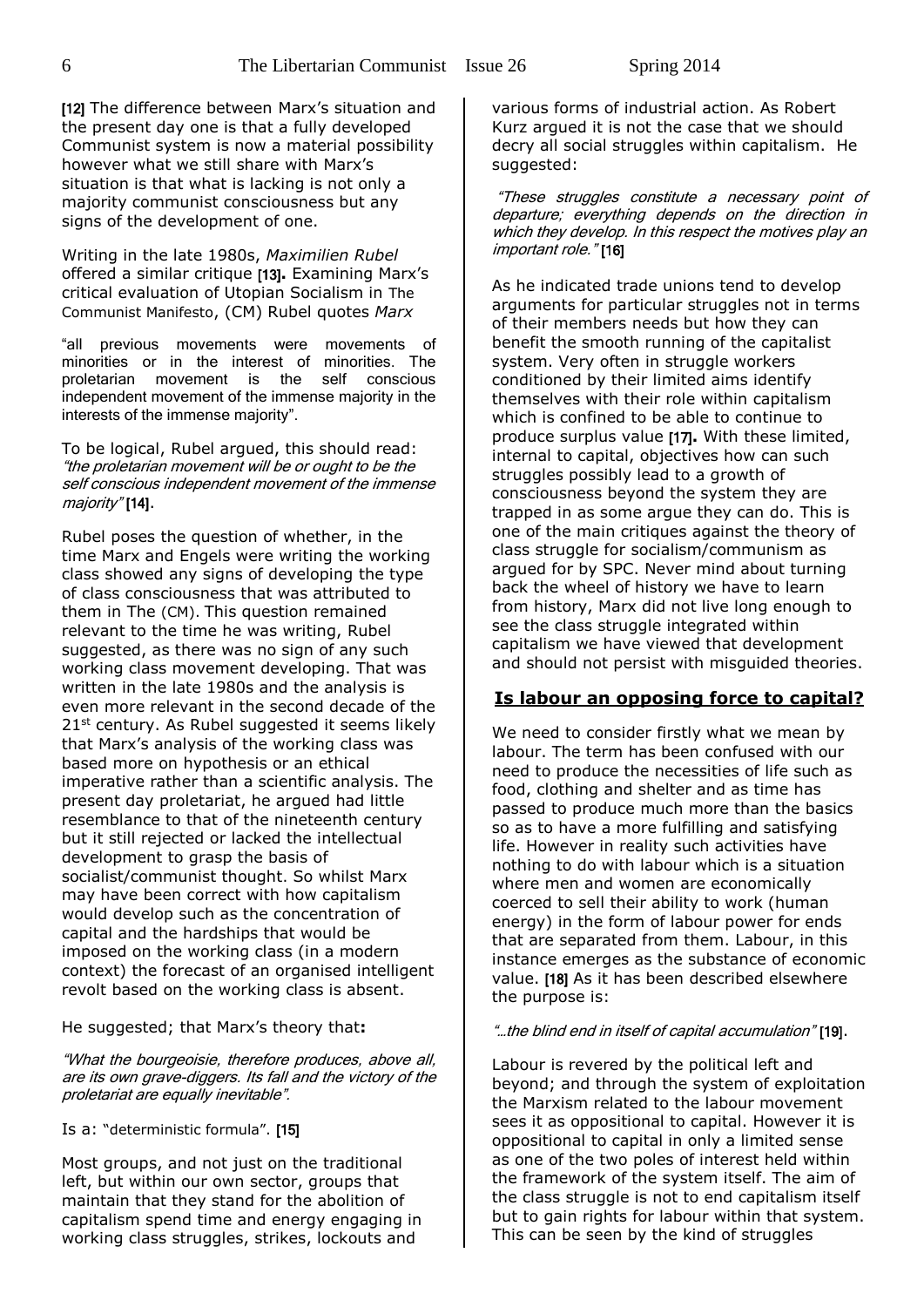undertaken such as increased wages, the defence of jobs, better working conditions or so on, all are within the boundaries of the capital system itself. Okay, it can be argued it is necessary for labour to engage in such battles but the point is such struggles continue to go round in a seemingly never ending circle. As it has been suggested there is no one social grouping alone that is predestined to form an opposition to the rule of capital [20].

The Marxism based on the working class has come to accept the basic social relationships and general features of the capital accumulation system such as abstract labour, value/commodity-form, money, the state and so on as natural conditions [21]. This has led to that movement focusing on workers' rights such as improving working and living conditions within the confines of the labour society which it believes is inevitable. It has imprisoned itself within the system rather than developing a critique of a process whereby human energy is transformed into money as an irrational end in itself [22]. So the working class and the movement related to it, far from becoming the grave-diggers of the capital system, became its very opposite – supporting the process of capitalist socialization [23]**.**

There is an obsession with the working class and labour and this is not just confined to the traditional left. Involvement in the class struggle is deemed absolutely necessary if these groups are to retain their revolutionary credentials. There does not seem to be any time for any reflection on where such struggles are heading or for examining what the class struggle is. Not all groups see such activity as necessary but most have clauses which confirm that they view the working class as potentially revolutionary, perhaps SPC belongs in the second rather than the first group but he obviously sees class struggle as a forerunner to revolution. Is it not time that we at least subjected this theory to some radical critique? Can we not even consider that we need to break with labour/working class as a revolutionary subject?

We have previously defined labour as a situation which is tied to economic coercion for the end of capital accumulation, ends which the coerced are separated from. But how many groups speak in terms of their aim being the abolition of labour; spelling out that the aim is **not** the liberation of labour but liberation **from**  labour. This would seem to be the basis for developing a new radical critique of capitalism, an anti labour one, reinventing the one which existed from around the  $16<sup>th</sup>$  to the early part

of the 19<sup>th</sup> centuries when capitalism was developing [24]**.** Of course this radical critique needs to develop in the conditions we face in the 21<sup>st</sup> century.

It basically seems misguided, to the present writer, at least, for SPC to seemingly reject any analysis that fails to fetishise the role of the working class, the concept of labour and the class struggle. This sort of argument seems as it is more or less heading in the direction of "Market Socialism" type analysis. "Market Socialism" focuses on the exploitation of the working class and sees the solution as labour receiving the full value of their labour power. You end up with a society of worker owned enterprises, more like workers' capitalism than any type of socialism worthy of the name. Such a system would be doomed to failure as at best it would lead back to capitalism as it is now. Meaning labour and capital would remain along with all the trimmings of commodity production and it is not something we should be aiming for. SPC, it is true, does not make this connection but the type of arguments he makes tend to lead in this direction. This focus on the working class is one that as we have attempted to outline, has been proved by history to be misguided and mistaken.

Apparently there was an email sent to libcom.bulletin by someone who said that they heard the following comment while in a pub – "making a fetish of the working class stops you thinking". Maybe this has happened to SPC and like minded people. Look beyond the limited boundaries of the working class, exploitation of labour and the class struggle and there exists a far wider critique of capitalism. One of these is surely the irrationality of the capital system itself embodied in the concept of production for the sake of production for the end of capital accumulation. This productive madness has nothing to do with usefulness or the satisfaction of human needs. Tied to this is the ever increasing situation of global heating which the capital system simply cannot come to terms with that alone begin to tackle. Once you consider the abolition of a society of labour or the liberation **from** labour rather than **of**  labour a new world awaits. The ceaseless production system known as capitalism not only curtails the freedom and ruins the lives of the humans trapped within its tentacles but its continuation is destructive and untenable.

Those who oppose the idea of a society where labour has been abolished argue that it is impossible, that it would lead to a breakdown of society as it would remove the social constraint where a majority have to spend a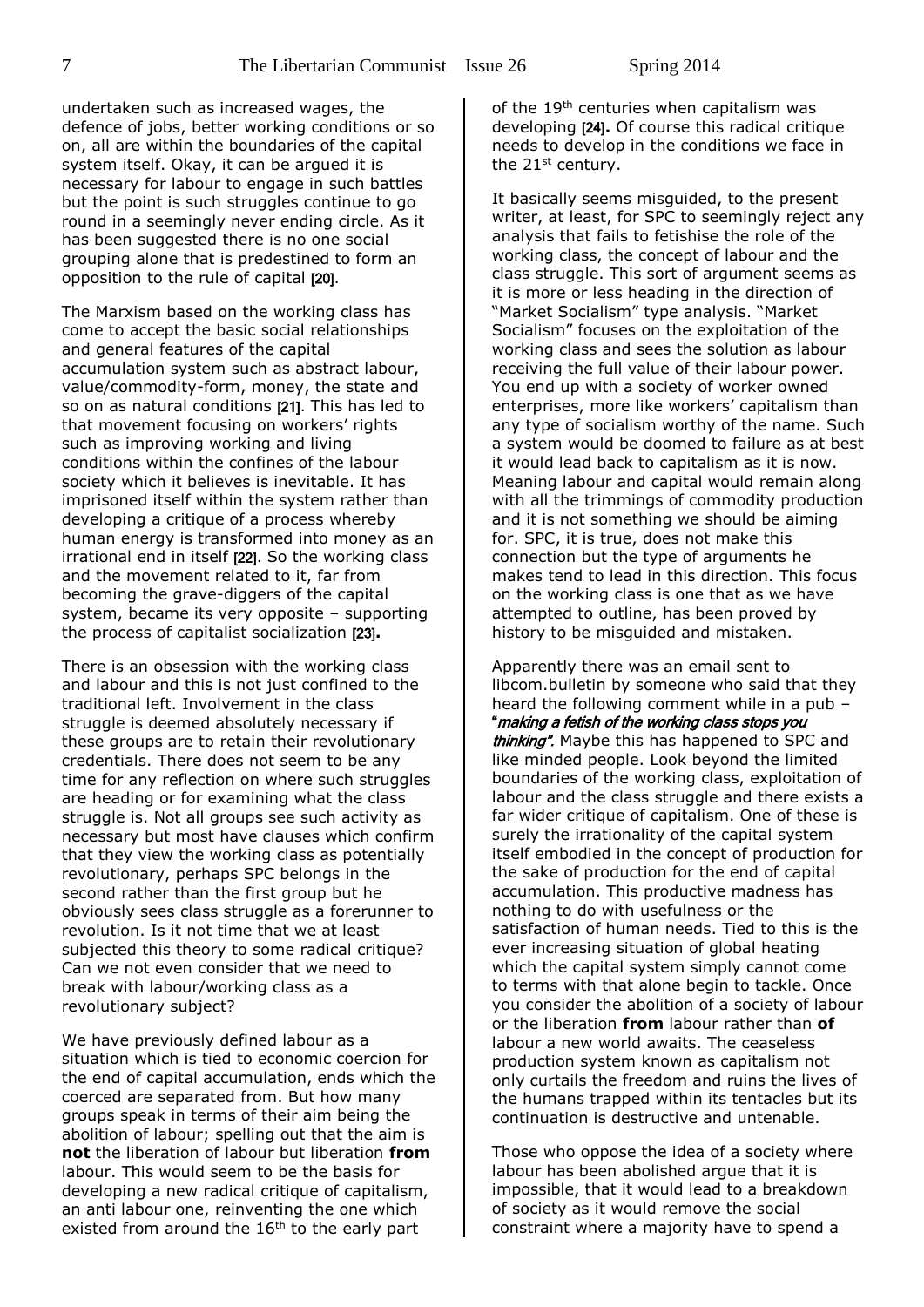greater part of their lives earning a wage or salary in order to survive. But this is an admission that the present system is based on a concept of physical as well as mental coercion.

The argument in favour of increased leisure time is looking backwards to go forwards as it is about restoring a culture that once existed but was gradually removed to impose a relentless and senseless system of production designed to feed economic madness. The abolitionists of labour (wage and salary slavery) aim at the:

"shutting down all those branches of production which only exist to let keep running the maniac end-in-itself machinery of the commodity producing system, regardless of the consequences" [25]**.**

That aim is not confined to the sectors of productive capacity which are obviously destructive such as motor manufacturing and the defence and nuclear industries. There are a host other sectors which are only necessary under a commodity based system for purposes of:

" "mental crutches" and silly fancy-goods designed to create the illusion of a full life."

In a sane productive system many other occupations will disappear such as those that:

"only came into being because the masses of products had and have to be forced through the bottleneck of money form and market relations. Or do you think we will be still in need of accountants, controllers, marketing advisers, salesmen, and advertising copywriters if things are produced according to needs and everybody can take what he or she wants? Why should there be revenue officers and police forces, welfare workers and poverty administrators when there is no private property to protect, no poverty to administer, and nobody who has to be drilled in obeying alienated systemic constraints"? [26]

The esoteric Marx, Kurz noted:

"is basically about: overcoming of the demands made by capitalism on the human being, of the ending of the social catastrophes produced by capitalism; neither more nor less". [27]

Kurz went on to state:"

Even after capitalism, there will still be sickness and death, envy and contemptible individuals. But there will no longer be the paradox of mass poverty produced by the abstract production of wealth; there will no longer be an autonomous system of fetishistic relations or dogmatic social forms. The goal is great, exactly because, measured against utopian exultation, it shows itself to be relatively modest, and

promises nothing more than liberation from completely unnecessary sufferings" [28]

The main aim of this article has been to point out where classist theories like those advocated by SPC end up; examining only certain aspects of the capital system rather than seeing a wider perspective. This classist position is all too often taken as beyond critique: if SPC and like minded people do not want to be classed as leftist they need to question the idea that opposition to capitalism must be confined to the limited and internal to the capital system struggles of the working class.

This, of course does not mean that working people will not be fundamental to social movements seeking to abolish capitalism, they will have to be, if any meaningful movement is to be built as they make up the overwhelming part of the world's population. It does mean that there is not something defined as the working class which is predestined to be the "gravediggers of capitalism. What we are looking towards is the formation; it does not presently exist anywhere to our knowledge, of a social movement that goes beyond the current limited critique of capitalism. Social emancipation would have to be the work of a majority of human beings with the aim of constructing a society fit for human beings. If that movement is not based on class that does not make it idealistic, it will be based on a realism that will challenge the realism that the capital system currently imposes on us.

#### References

1) See The Libertarian Communist Issue 24. pp.19-21 2) Ibid, Issue 25. pp.3-6

3) Moishe Postone – Anti-Semitism and National Socialism. P.5 4)Ibid

5) Ibid. pp16-17

6) Ibid. p.11

7) Ibid.

8) Ibid. pp.19-20

9) The Libertarian Communist, 25. pp.3-4

10) Ibid. p.4

11) John Crump – A Contribution to the Critique of Marx. P.4

12) Ibid. p.6

13) See Maximilien Rubel. Pages 10-34, Non Market Socialism in the Nineteenth and Twentieth Centuries.

14) Ibid. pp22-3.

15) Ibid. p.24

16) Robert Kurz – No Revolution Anywhere. P.21

17) Ibid. pp.21-2

18] Robert Kurz – Marx 2000. p.6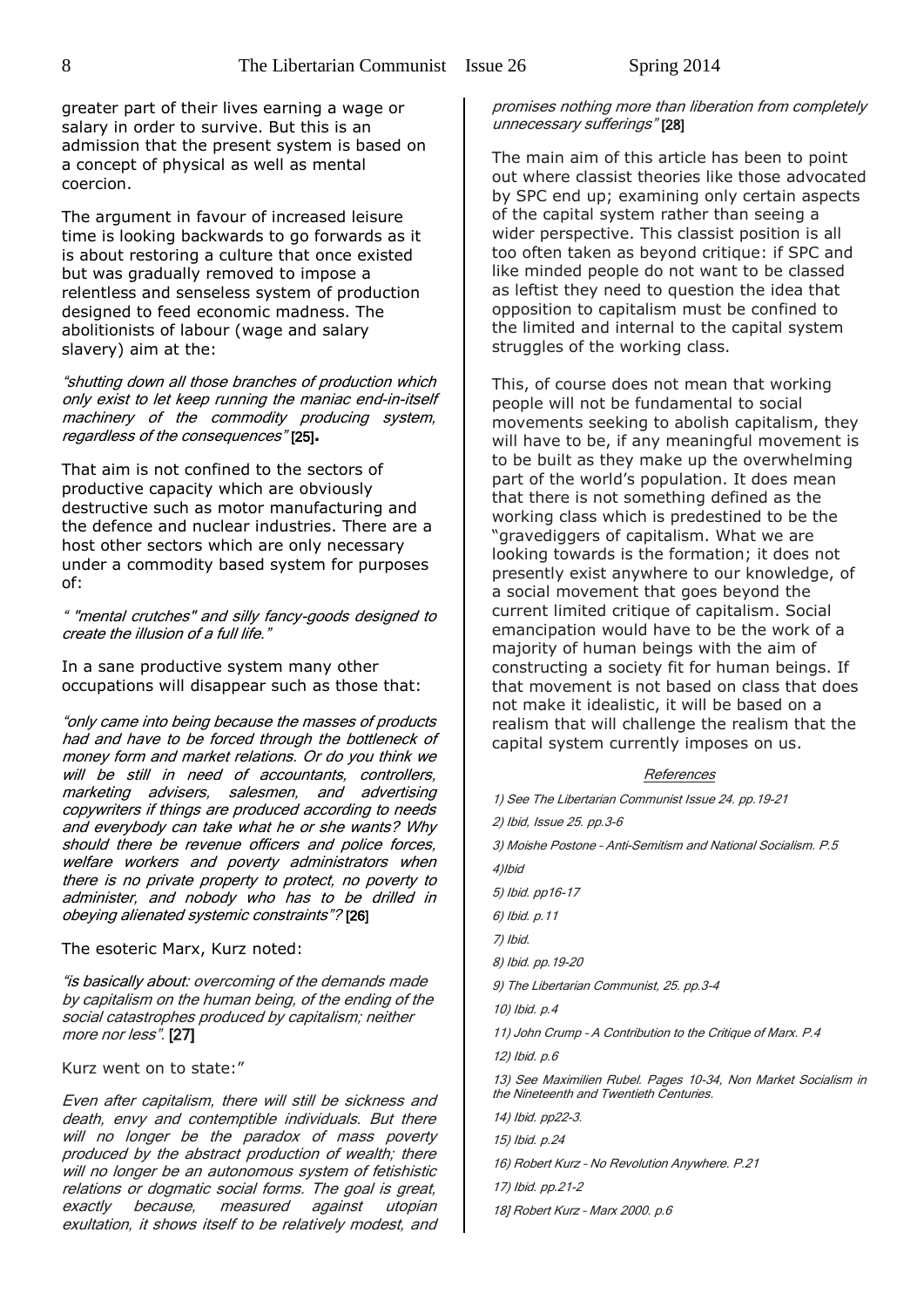19) Norbert Trenkle – The Terror of Labour. P.4 In Contributions to the Critique of Commodity Society

20) No Revolution Anywhere. P.20

21) Interview with Robert Kurz on The Black Book of Capitalism: libcom.org

22 Manifesto Against Labour- Krisis Website

23) Robert Kurz - Reading Marx in the 21<sup>st</sup> Century: libcom.org

24) See No Revolution Anywhere. P.40

25) This quote and the analysis contained in this section can be found in Manifesto Against Labour Op.cit

26) Ibid

27) Reading Marx in the 21st Century op.cit

28) Ibid

## **UKRAINE: POPULAR UPRISING OR FASCIST COUP? Stefan**

#### **Introduction**

Was the Yanukovych government in Ukraine overthrown in a popular uprising (as Western propaganda claims) or by means of a fascist coup (the official Russian version)?

The broad movement of social protest that led to the change of regime, called in Ukraine 'the Maidan' (meaning 'the public square') or 'Euromaidan', was on the whole democratic and liberal in orientation. But it also included ultra-nationalist groups, the two main ones being the political party named 'the All-Ukraine Union Svoboda' – henceforth 'Svoboda' – and the paramilitary coalition that calls itself 'the Right Sector' (RS).

In order to answer the question in the title, we have to tackle three subsidiary questions:

**First,** how much justification is there for calling Svoboda and RS fascist? **Second,** how crucial was their role in bringing about the collapse of the old government? **Third,** how much influence do they have in the new government and over the general political situation in Ukraine following the change of regime?

I shall assume that the reader has a general idea of the regional division in Ukrainian politics between 'Oranges' and 'Blues'; I have already written about this elsewhere [1]**.**

# **Were the 'Banderites' of 1929—1953 fascists?**

Both Svoboda and most of the groups that make up the RS belong to what is known as the 'Banderite' tradition of Ukrainian ultranationalism, which harks back to the activity of the Organization of Ukrainian Nationalists

(OUN) and Ukrainian Insurgent Army (UIA) over the period 1929—1953 [2]. The OUN/UIA fought in Western Ukraine for an independent Ukrainian state at a time when the region was successively under Polish (up to 1939), Nazi German (1941-44) and Soviet (1939-41, 1944- 53) rule. When German troops arrived in summer 1941 the Banderites proclaimed a Ukrainian state in Lvov in the hope that it would become part of the Nazis' New Order, but it was promptly suppressed.

The Banderites were 'organic' or 'integral' nationalists, meaning that they imagined the nation as a single organism whose interests superseded the rights of individuals. Most students of fascism regard organic nationalism as essential to fascism but insufficient in itself to qualify a movement as fascist. Aleksandr Zaitsev argues that the OUN did not satisfy all the other criteria of fascism: in particular, it never acquired an effective leadership cult. Thus it came close to fascism and had the potential to develop into fascism but did not realize that potential [3]. Anton Shekhovtsov, by contrast, regards the OUN even in the interwar period as an example of fascism – specifically, 'clerical fascism' [4].

Alexander J. Motyl views the fascism of the OUN as purely opportunistic. Like any other nationalist movement, its only fixed goal was to establish a national state. Ideology was just a means of gaining allies and therefore changed with the international situation, 'adopting some fascist elements by the late 1930s and early 1940s and abandoning them by 1943-44.' There is clearly some truth in this, but Motyl overstates his case. 'Fascist elements' were already present when the OUN was created in 1929, well before Hitler came to power. One of the three main groups that merged to form the OUN was the Union of Ukrainian Fascists, while Dmytro Dontsov – revered by the movement as its most important theorist – made no bones about his allegiance to fascism [5].

Nevertheless, the fascist reputation of the Banderites probably owes less to their ideology than to the atrocities they committed, whether in collaboration with the Nazis (a Ukrainian division of the SS, the Waffen-SS Galizien, was created in July 1944) or independently of them. Grzegorz Rossolinski-Liebe summarizes their achievements in this field as follows [6]. The OUN militia killed 13—35,000 Jews and the UIA killed 70—100,000 Poles in an effort to cleanse Western Ukraine of non-Ukrainians. The UIA also killed over 20,000 anti-Banderite Ukrainians, mostly people accused of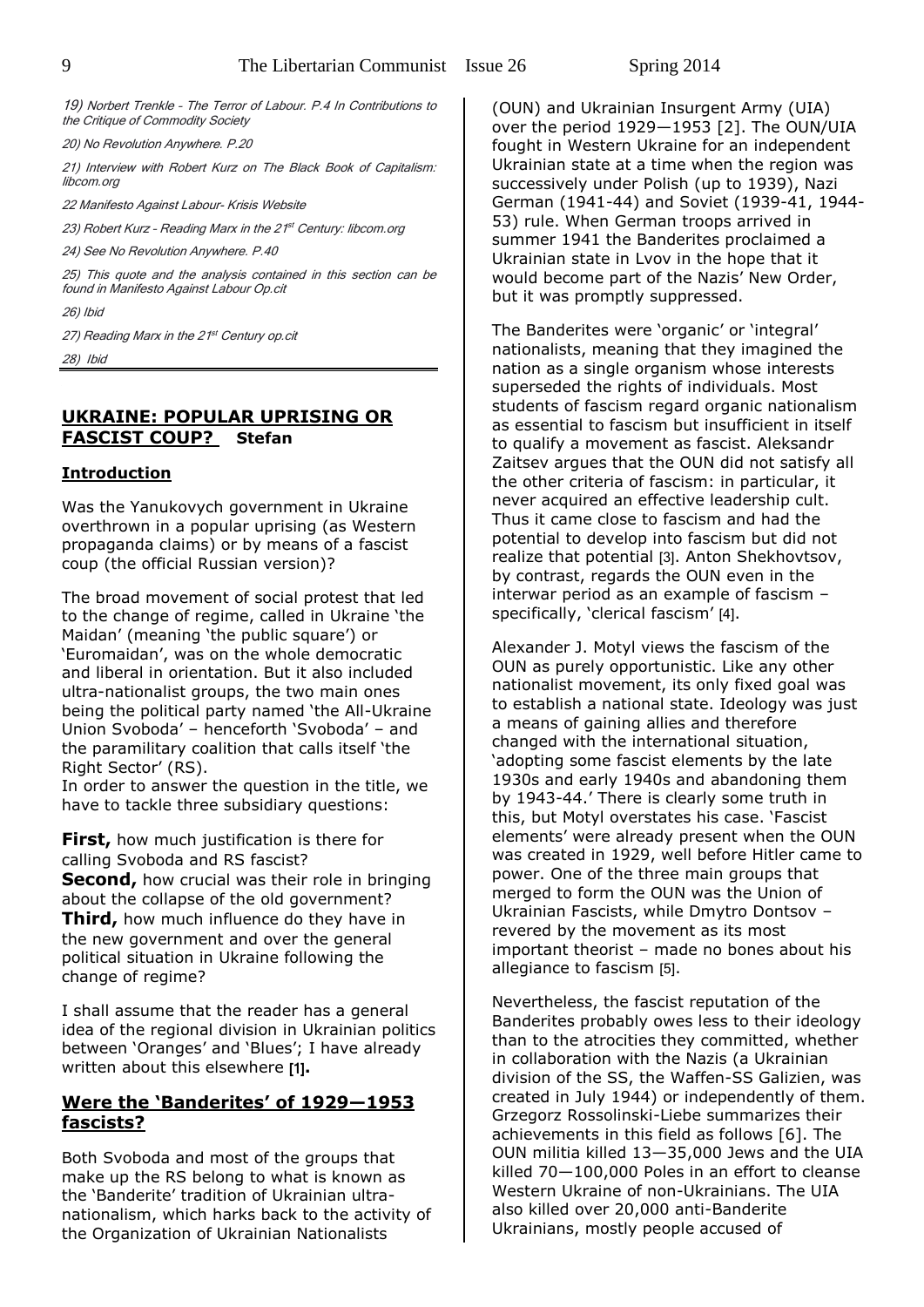collaborating with the Soviet regime after the re-entry of Soviet forces in late 1944.

# **Are today's 'Banderites' fascists?**

The Soviet security forces succeeded in suppressing all armed Ukrainian nationalist resistance by 1953. For the next third of a century the slightest manifestation of Banderite activity was crushed. Only the advent of Gorbachev's perestroika and then Ukrainian independence made it possible to revive the Banderite tradition. Nevertheless, until quite recently neo-Banderite groups remained marginal, even in Western Ukraine.

Under these circumstances, it is reasonable to ask how much real continuity there is between the original Banderites and those who claim to be their heirs today. If such continuity is lacking, then the historical record is irrelevant to an assessment of the contemporary Ukrainian ultra-right.

However, significant elements of continuity do exist. The Banderite tradition was maintained among Ukrainians abroad. And even inside Soviet Ukraine the memory of the struggle for independence was secretly preserved within individual families. A few elderly survivors of that struggle were even able to join the new organizations.

Continuity is demonstrated by the return of old Banderite terminology and rituals. For example, the attempt to create a Ukrainian state in Western Ukraine in 1941 was dubbed a 'national revolution' – and this is also what the ultra-right call the recent uprising against the Yanukovych government. Or take the old OUN ritual in which one group makes a raised-arm salute and calls out 'Glory to Ukraine!' and another group responds 'To the heroes glory!' In January 2014 Andreas Umland, a German political scientist based in Kiev, commented on the current revival of this ritual:

*The Euromaidan's podium presenter, Yevhen Nyshchuk, an otherwise little known actor and a DJ in the Orange Revolution, has helped to make this slogan the protest movement's main motto – repeated hundreds of times like a mantra during the last few weeks.'*

The main ultra-nationalist organization in recent years, Svoboda, has made a continuing effort to conceal its (semi-)fascist roots. This effort dates back to 2004, when the organization that is now called Svoboda (Freedom) but then went by the name of the Social-National Party of Ukraine (SNPU) decided to adopt a less 'ideological' name and

cultivate a 'moderate' and 'respectable' public image. The SNPU's emblem – the Wolf's Hook (Wolfsangel), used by the Waffen SS and popular among West European neo-Nazis – was abandoned and its paramilitary youth wing 'Patriot of Ukraine' was disbanded.

Specialists in ultra-right politics regard the shift as deceptive – a tactical 'rebranding' rather than a real change of heart. Many examples could be cited in support of this assertion. Let me just mention Yuri Michalchyshyn, one of the most prominent Svoboda politicians, who in 2005 established a 'Joseph Goebbels Political Research Center' but later changed 'Joseph Goebbels' to 'Ernst Jünger' (a German writer widely regarded as a precursor to the Nazis). Nevertheless, the facelift has been effective in giving the renamed party social acceptability and enabling it to make the breakthrough into mainstream national politics with a substantial presence in parliament (rising from 0.36% of the vote in 2006 and 0.76% in 2007 to 10.4% in 2012, giving it 37 seats) [7]**.**

The rebranding of Svoboda has continued since its entry into parliament. It foreswore anti-Semitism and announced its support for the goal of joining Europe – a civilization that it had previously denounced as decadent. These moves enabled Svoboda to enter the new governing coalition and its leader Oleh Tiahnybok to meet the US envoy to Ukraine, assistant secretary of state Victoria Nuland, as well as the Israeli ambassador.

The newfound respectability of Svoboda opened up a political space to its right and the RS moved into this space. At least initially, the RS did not try to appear respectable. It did not conceal its hostility to ethnic minorities and to present-day Europe and continued to display the Wolf's Hook. Nevertheless, the leaders of the two organizations do not denounce one another but publicly declare that they 'share common values'. They maintain close contact, with Mykhalchyshyn reportedly acting as liaison. I think it is fair to say that there exists a division of labor between Svoboda and the RS as parliamentary and extra-parliamentary forces working toward the same goals.

# **Videos**

It may help the reader decide whether the Right Sector is a fascist force if he or she watches a few videos. There are plenty of videos about the Right Sector on the internet (search 'Pravy Sektor'). Some are overt propaganda from the RS itself, appealing for support and recruits. Others are exposes by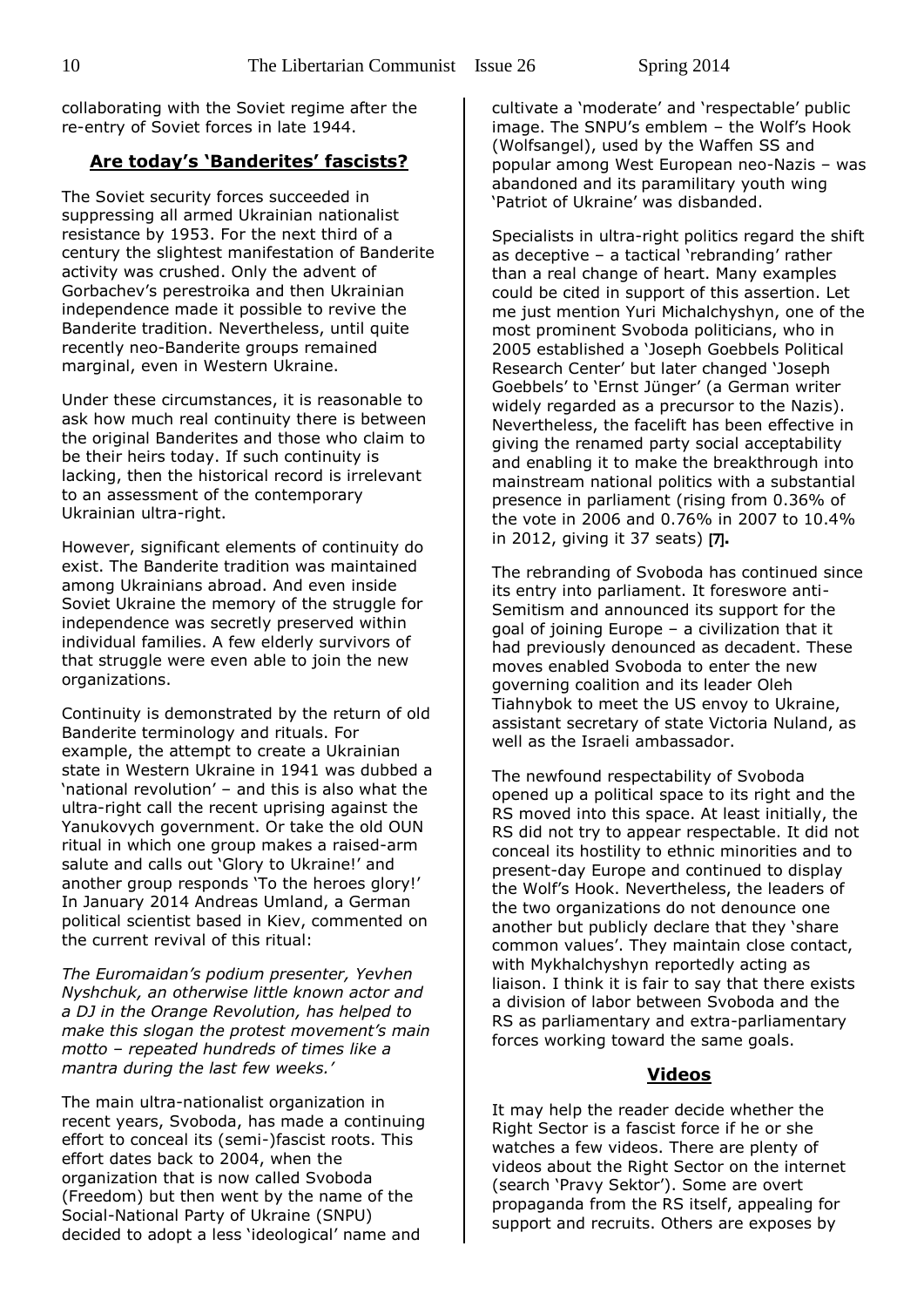Russian or pro-Russian media. Yet others are of unclear origin.

Some videos are scenes of spontaneous incidents, presumably shot by bystanders. Others may have been circulated by RS without attribution as covert propaganda. For example, a police car is stopped at a RS checkpoint; the driver is intimidated by the RS man and forced to show his ID – that is, acknowledge the RS man's authority. Circulation of this video would have helped intimidate other police officers.

Another video shows a large group of RS men surrounding a regional governor whom they regard as an enemy. They force him to his knees, kick him, and make him shout slogans and self-accusations ('I shamed the nation!') until he agrees to resign. This scene may also have been filmed for 'educational' purposes. It reminded me of how the Red Guards treated 'capitalist roaders' during China's Cultural Revolution.

One video in the 'expose' category presents testimony about an incident that took place in Cherkassy region on February 20. RS men stopped several buses carrying unarmed citizens from Simferopol (Crimea). Passengers were dragged out, beaten, tortured and humiliated. Some were killed with baseball bats. The buses were set on fire. The reporter concludes: '*The Crimean authorities informed Kiev of what happened. No reaction. The Revolution does not punish its heroes*' [8].

A video probably recorded by a bystander starts with a couple walking along a street. The man spots a group of RS fighters across the street and yells: 'Bandera was a pedophile!' (an accusation made by his detractors). The RS men cross over and set upon the man while his companion screams.

Another video just shows a line of young RS men chanting a particularly bloodthirsty slogan: 'Russkies [moskaliv] to the knife, Commies to the gallows!' ('Commies' includes all leftists, anarchists and trade union activists.) [9]

# **Maidan: from civic protest to 'national revolution'**

Let us proceed to our second question – the role played by Svoboda and the RS in the 'Maidan' and the collapse of the Yanukovych government.

Like all mass movements, the Maidan was a complex phenomenon. Different tendencies were discernible within it and to a certain

extent they conflicted with one another. I would distinguish between a civic and an ethno-national tendency, and also between the grassroots and the politicians.

The 'civic Maidan' was a movement of citizens of all ethnic affiliations against corrupt, unresponsive, incompetent and oppressive government. As such it had the potential to spread from Western and Central Ukraine to the south and east of the country – that is, to become a truly nationwide movement. When residents of Eastern Ukraine are interviewed, they often express sympathy for *this* aspect of the Maidan. However, there is also an 'ethnonational' Maidan that opposed the Yanukovych government not because it was corrupt or violated human rights but because it was 'not Ukrainian enough' – and this Maidan is perceived as a threat in the Russian-speaking regions.

At the level of political parties, the civic Maidan is best represented by the Ukrainian Democratic Alliance for Reform (UDAR) while the ethno-national Maidan is represented by Svoboda, with Fatherland situated between the two.

The grassroots Maidan is more impatient to achieve the democratic goals of the movement and less willing than the politicians to compromise with corrupt interest groups such as the oligarchs. Thus, grassroots activists are far from satisfied with the composition of the new government, which includes oligarchs (some regional governors), individuals known to represent the interests of specific oligarchs (the ministers of energy and finance are placemen for 'Benya' Kolomoyski) and individuals widely viewed as corrupt. Part of the popular appeal of the ultra-rightists is their hostility to the 'anti-Ukrainian' oligarchs [**10]**.

Initially the Maidan was a completely peaceful movement in which the civic tendency was predominant. It seemed reasonable to anticipate a rerun of the 'Orange Revolution' of November 2004 – January 2005, when sustained non-violent mass protests removed Yanukovych (reelected in 2010) and brought Yushchenko to power.

This time round, however, events took a different turn. First the ethno-nationalist tendency became increasingly salient. Later peaceful protest gave way to violent conflict between armed insurgent groups and the Berkut riot police. In January 2014 Andreas Umland described the ascendancy of the ethnonationalist tendency in a post that is worth quoting at some length: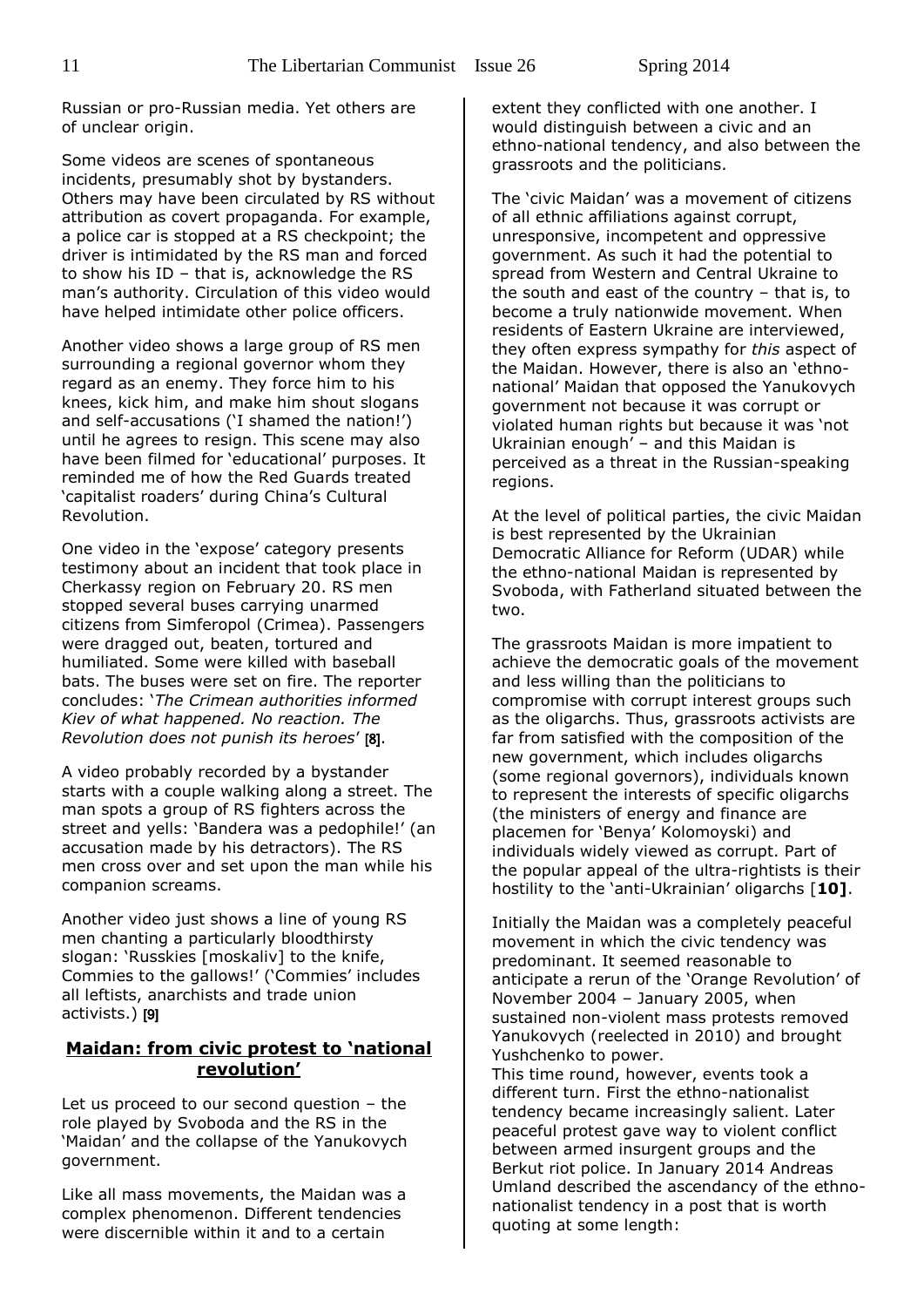Svoboda and similar groups have managed to insert into the entire protest movement a number of their own specifically ethno-nationalist themes, symbols and slogans. This concerns above all the Ukrainian Insurgent Army's red/black blood-and-soil flag, more visible today than during the 1990 and 2004 protests, and the OUN's battle cry "Glory to Ukraine! – To the heroes glory!"...

Moreover, even such explicitly ethnonationalist slogans as "Ukraine Above Everything!", "Death to the Enemies!" or "Glory to the Nation!" have started to circulate on Independence Square – a fact explicitly criticized by the popular folk-rock singer Oleh Skripka among others. The spread of these mottos is probably also a result of their promotion by Svoboda and other ethnonationalist groups over-represented on the Euromaidan, including the Congress of Ukrainian Nationalists, Ukrainian Platform "Sobor" and the Right Sector. In his speeches, Tiahnybok has used formulas like "national revolution" and "national state" to describe his vision of the nature and aims of the uprising. Before the current protests, Banderite slogans and symbols were heavily used only in Western Ukraine and played a minor role in earlier protests. Today, by contrast, they have become mainstream to the entire opposition protest movement, whether party-affiliated or not, and can be heard and seen all over Kiev as well as other Ukrainian cities [11].

We cannot be sure who fired the first shot (or threw the first firebomb), but we can identify factors that contributed to the outbreak of violence. In sharp contrast to past protests, there was no consensus in favor of a commitment to nonviolence under all circumstances. As confrontation with the Berkut intensified, 'Maidan self-defense forces' were set up. The RS also began preparations for armed struggle, organizing combat groups and arming their men with Molotov cocktails and crude explosives produced in makeshift workshops and with firearms stolen from state armories. [12] 'Maidan self-defense' and RS forces were organizationally distinct, even though ultra-rightists were involved in both. Yanukovych, informed that such preparations were underway, authorized the Berkut to 'use force if necessary' (later he was to withdraw authorization, turning the Berkut officers into sitting ducks).

Given the high level of tension, it was now unlikely that escalation to violence could be avoided. However, there is considerable evidence suggesting that the RS did not want to avoid violence. Quite a few observers reported RS fighters throwing Molotov cocktails at the police and inferred that they were

deliberately provoking a violent reaction against the mass of demonstrators [13]. Besides fighting the police, RS men vandalized the Kiev offices of Blue parties (Party of Regions, Communist Party of Ukraine, etc.) and took control of 'autonomous zones' in and around Kiev.

There were also groups of snipers ensconced in the Philharmonic Hall and the Ukraina Hotel who targeted both protestors and police officers. As these were skilled marksmen using sophisticated equipment, they were presumably mercenaries. There is mounting evidence that Andrei Parubiy, who commanded the 'Maidan self-defense' and had a Banderite past, was at least complicit in this operation, although who organized it remains a mystery. The possibility of CIA involvement cannot be excluded [14]**.**

It was violence and the threat of further violence from the Banderites that settled the fate of the Yanukovych regime. Fearing for their lives, deputies from Eastern and Southern Ukraine fled the parliament building through underground tunnels, leaving the parliament in the hands of pro-Maidan parties. Yanukovych himself fled to Russia because he feared for his life.

Svoboda, the respectable wing of the Banderites, also contributed to the outcome. It was their deputies who assumed the leading role in the proceedings of the rump parliament (now representing only half the country) that formalized the change of regime.

Was this then a popular uprising or a fascist coup? There was a popular uprising. True, it was confined to one half of Ukraine, and now a no less popular counter-uprising is underway in the other half. But the popular uprising turned into a power grab by an armed ultra-nationalist minority. Whether this counts as a 'fascist coup' depends on whether we describe the insurgents as fascists and on the extent to which the power grab is successful. A tolerably accurate if nitpicking term would be a 'semifascist semi-coup'.

# **Composition of the new government**

Several ministers in the new government are members of Svoboda: Oleksandr Sych (deputy prime minister for the economy [15]), Admiral Ihor Tenyukh (minister of defense), Ihor Shvaika (minister of agrarian policy and food), and Andriy Mokhnyk (minister of ecology and natural resources). Serhiy Kut (minister of education) is sometimes added to this list,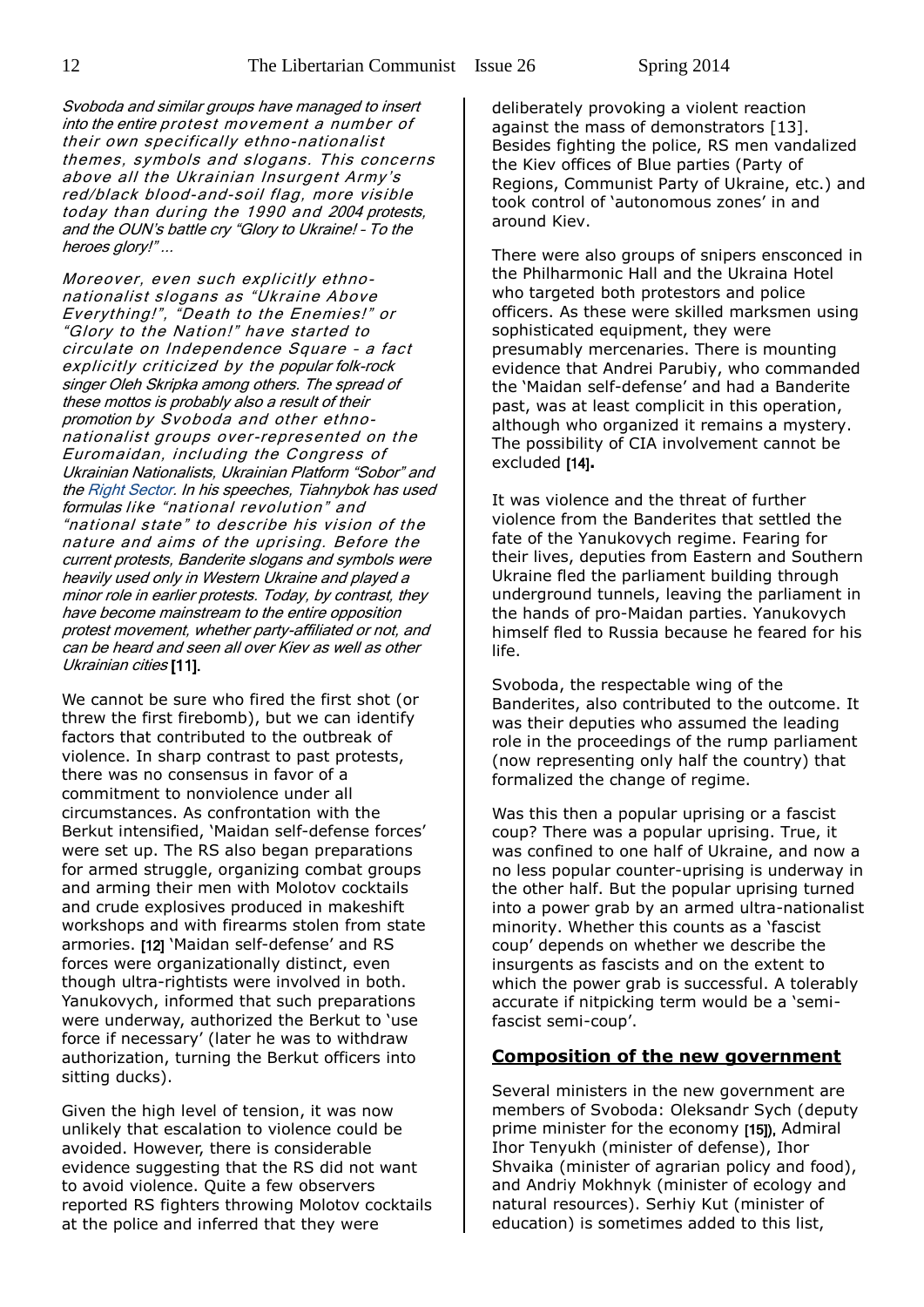although it seems he is at most a sympathizer (he was active as a Banderite in the past). The General Prosecutor, Oleh Makhnitsky, also belongs to Svoboda.

'Maidan Commandant' Andrei Parubiy, who became secretary of the National Security and Defense Council, is currently affiliated with Fatherland, but has a long history on the ultraright. He was a co-founder (with Tiahnybok) of the Social-National Party of Ukraine, Svoboda's predecessor. Dmytro Yarosh, leader of the RS, was appointed his deputy.

The pro-Russian blogger who calls himself 'the Saker' (vineyardsaker.blogspot.co.uk) claims that ultra-rightists have been placed in control of all state bodies with armed force at their disposal (the so-called 'power structures'). This is a gross exaggeration: the two most important posts from this point of view are occupied by men who have no known connections with the ultra-right:

(a) The first deputy prime minister, whose specific area of responsibility is the power structures, is Retired Police Lieutenant General Vitaly Yarema, a law enforcement professional and member of Fatherland who served as minister of internal affairs under Yushchenko (2005--2010).

(b) The new minister of internal affairs is Arsen Avakov, also a member of Fatherland. 'The Saker' writes that he is '*officially a member of Fatherland but in reality an agent for the Right Sector*.' I find this implausible in the extreme. First, Avakov is of Armenian origin and therefore unlikely to align himself with Ukrainian ethnic (as distinct from civic) nationalists (nor would they trust him). Second, Avakov has lived most of his life in Kharkov, where he served as head of the regional state administration under Yushchenko. In 2010 he stood as Fatherland's candidate in the elections for mayor of Kharkov and lost to the candidate of the Party of Regions by a very narrow margin. In an East Ukrainian city like Kharkov he could not possibly have done so well had there been the slightest evidence that he had ever been associated with the detested 'Banderites' – and his opponent would certainly have dug up any such evidence and exploited it to the hilt.

Although the ultra-right does control a few important posts, the most influential element in the government is the leaders of the liberal Fatherland party, whose nationalism is of a relatively liberal variety. The second most influential element, especially in the economic

sphere, is the Orange oligarchs and their placemen (although these two groups overlap). However, it is true to say that the dominant elements in the new government are not resolutely opposed to the ultra-right but value it as a legitimate participant in the movement against Yanukovych. At least they regard Svoboda in this light, and Svoboda in turn, in accordance with the division of labor between the two main components of the ultra-right, extends its protection to the RS. The Maidan did contain one major element that denies the legitimacy of the ultra-right – namely, the Ukrainian Democratic Alliance for Reform (UDAR) led by ex-boxer Vitaly Klichko. On February 1 the press office of UDAR released a statement by Klichko, who at that time still expected to be in the new government:

It is already absolutely clear that the radical wing of the protests, headed by the Right Sector, is working solely to discredit the opposition. I want to promise these fighters that after our victory and the change of regime we shall form new law enforcement bodies, which will deal firmly with radical groups. All members of the militarized bandit formations that are now fighting in the center of Kiev will be held criminally liable. Provocateurs can expect no mercy... The Right Sector is a fifth column in our state [16]**.**

Klichko pointed out that the actions of the RS were alienating Western politicians who would otherwise be willing to support the opposition, specifically mentioning Polish foreign minister Radoslaw Sikorski in this connection. Indeed, the prominence of Banderite forces has especially alarmed Poles, who still remember the atrocities committed by Bandera's men against the Polish minority in Western Ukraine under Nazi rule, when hundreds of Polish villages were burned to the ground and tens of thousands of Poles massacred.

It had been announced that the new government would be a three-way coalition of Fatherland, UDAR and Svoboda, but after the release of Klichko's statement Svoboda leader Tiahnybok began to express unwillingness to join a coalition that would also include UDAR. There would have to be a two-way coalition. As the largest of the three parties, Fatherland had to choose which of the other two parties would be its coalition partner. It chose Svoboda. At least for the time being, why must remain a matter of speculation.

# **Are the neo-Banderites still a 'marginal' social force?**

In electoral terms Svoboda has burst out of the fringes and entered the mainstream of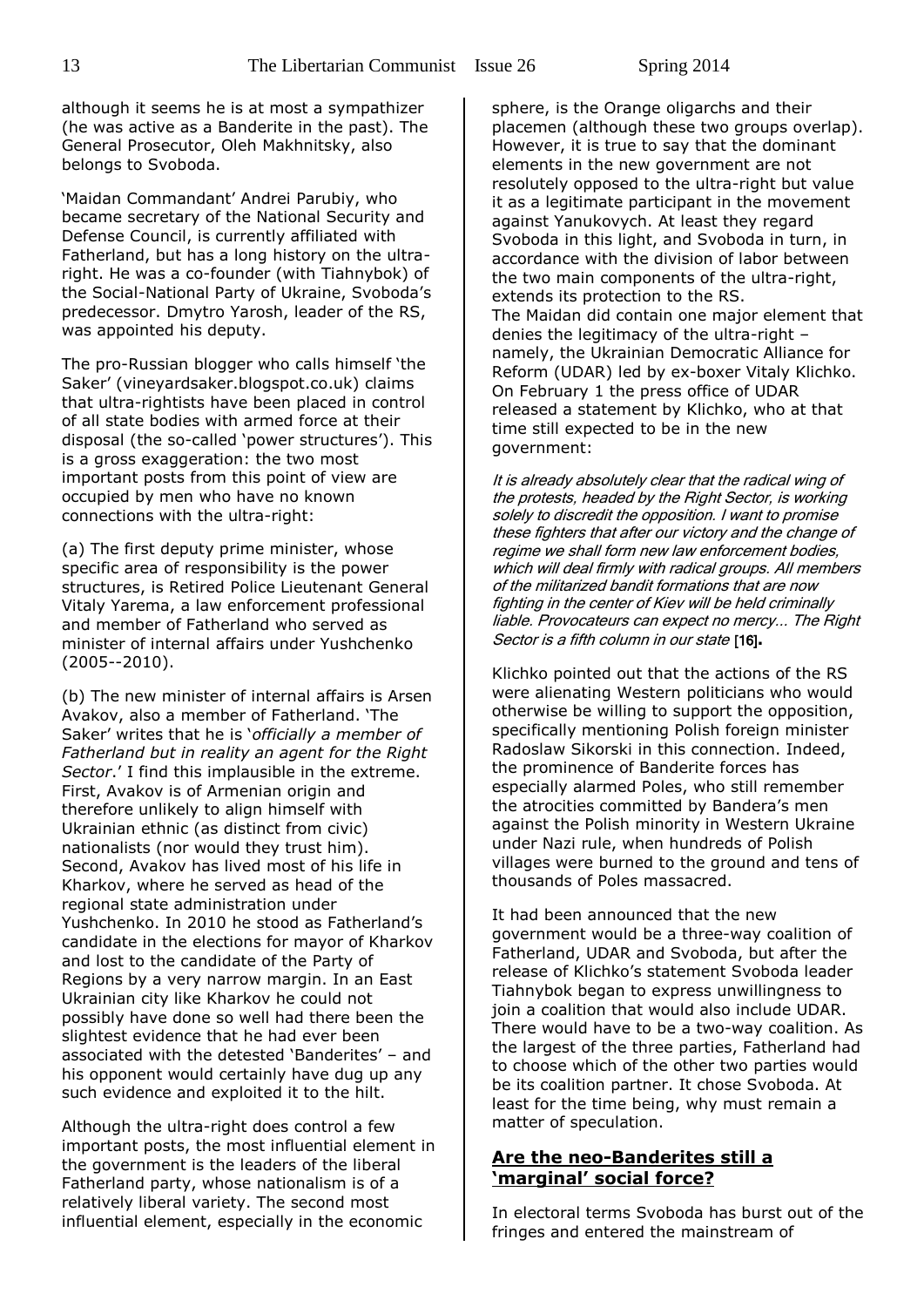Ukrainian politics. In the opinion of knowledgeable observers like Andreas Umland, however, the party's reliable support base remains marginal and its current national prominence is likely to prove temporary. Svoboda achieved its breakthrough by winning, largely thanks to its rebranding, a new 'nonideological' electorate that supported it for tactical reasons, as a disciplined force that could be trusted to put up a fight against Yanukovych. Recent polls indicate that Svoboda's electoral support has fallen back to 5—6%. That is, it has already lost again most of its new 'non-ideological' voters [17]**.**

A correspondent in Lvov describes the rapid disillusionment of ordinary voters with Svoboda and contrasts the 'right-radical ideology' with the 'humane patriotism' of Maidan:

The appearance and some activities [of Svoboda] always were rather suspicious. People never trusted its leaders. It was elected to parliament as a new (and, supposedly, less corrupted) force, benefiting from the loss of influence of other parties. But Svoboda happened to be an empty structure. The most 'cool' and 'revolutionary' party ideologist Michalchyshyn fortunately sits quietly, not declaring himself in recent months. The party leader Tiahnybok has liberalized his views and position significantly (all his earlier radicalism was largely specious to attract public attention). The party's rating is falling. People say: 'They are just like everyone else.' And especially so in the western regions, where Svoboda controls most of the local authorities. Above-average incompetence and corruption at the general level do not add to its credibility.

But the most important thing is that all these ups and downs of Svoboda's popularity, its coming to power and so on have no effect on the atmosphere in the society. Maidan's patriotism is something entirely different from the right-radical ideology, even its opposite. Whoever was not there can hardly imagine the high spirit of Maidanites and their humanity.

Another illuminating source on the social atmosphere in Western Ukraine is a blog maintained by a British lecturer currently residing in Ivano-Frankivsk. On March 12 he commented as follows on relations between the RS and ordinary Maidanites:

On my way back from work I encountered the Right Sector march in the city centre and decided to follow it to the police HQ. After Right Sector left, I spoke to the Self-Defence lads remaining by the entrance to the police HQ. I introduced myself as a Briton who has been in Ukraine for nearly two years and is keenly interested in events. They put forward a tall young man... He told me that he had come back from working in the USA at Christmas and has been involved with Maidan Self-Defence since then.

I asked him what he and his colleagues thought of Right Sector. He answered, and his comrades agreed, that 'they just came here for the publicity... A colleague of the man who had been to America said that in a month Right Sector would fall apart and they're a bunch of posers with no idea of discipline. The tall man who had been to America said that they were sick of Right Sector promoting themselves and forgetting that Self-Defence had been there from the start... There is clear tension between the groups and any cooperation seems to be uneasy. The Self-Defence lads on the door of the police HQ were very demonstrative in refusing to take Right Sector's newspaper that teenage girls with RS badges were handing out to the crowd.

With the lack of evident structures of law and order in the city, it is possible for far-right organisations to march armed and unopposed through the city, while promising a much more radical 'national revolution' and preparing, as Abramiv said today, not only for war against Russia but also for battle against any authority deemed unsuitable. Although there was an appeal to the mayor to stop masked, armed groups from marching through the city, there is little evidence of them being stopped. And, sadly, there is little readiness for any kind of civil resistance to such groups... [18]**.**

It is very hard to judge whether or not the neo-Banderites are still a marginal force in society. On the one hand, we have the reports of their prominence in the Maidan. One observer estimated that 30% of the demonstrators in Kiev marched under the banners of the Right Sector; another observer gave an estimate of one third. This is a minority, but hardly marginal. On the other hand, we have evidence strongly suggesting that they do remain marginal.

I think that two sources of bias are at work here. First, the focus of many commentators on electoral politics ignores people who are too young to vote – though not too young to fight! I get the impression that it is this age group that provides the RS with most of their recruits. Second, the understandable focus on the events in Kiev may be generating a misleading picture of the situation in Ukraine as a whole. Here I agree with Umland's point that the ultra-rightists were overrepresented in Kiev's Maidan [19], because they had deliberately concentrated their forces in Kiev. This means that everywhere else in the country, including Western Ukraine, they must have played a much less prominent role than they did in the capital.

Thus, despite the crucial role they played in the change of regime the ultra-nationalists may well still be marginal to Ukrainian society. This is not to say that there is no cause for concern.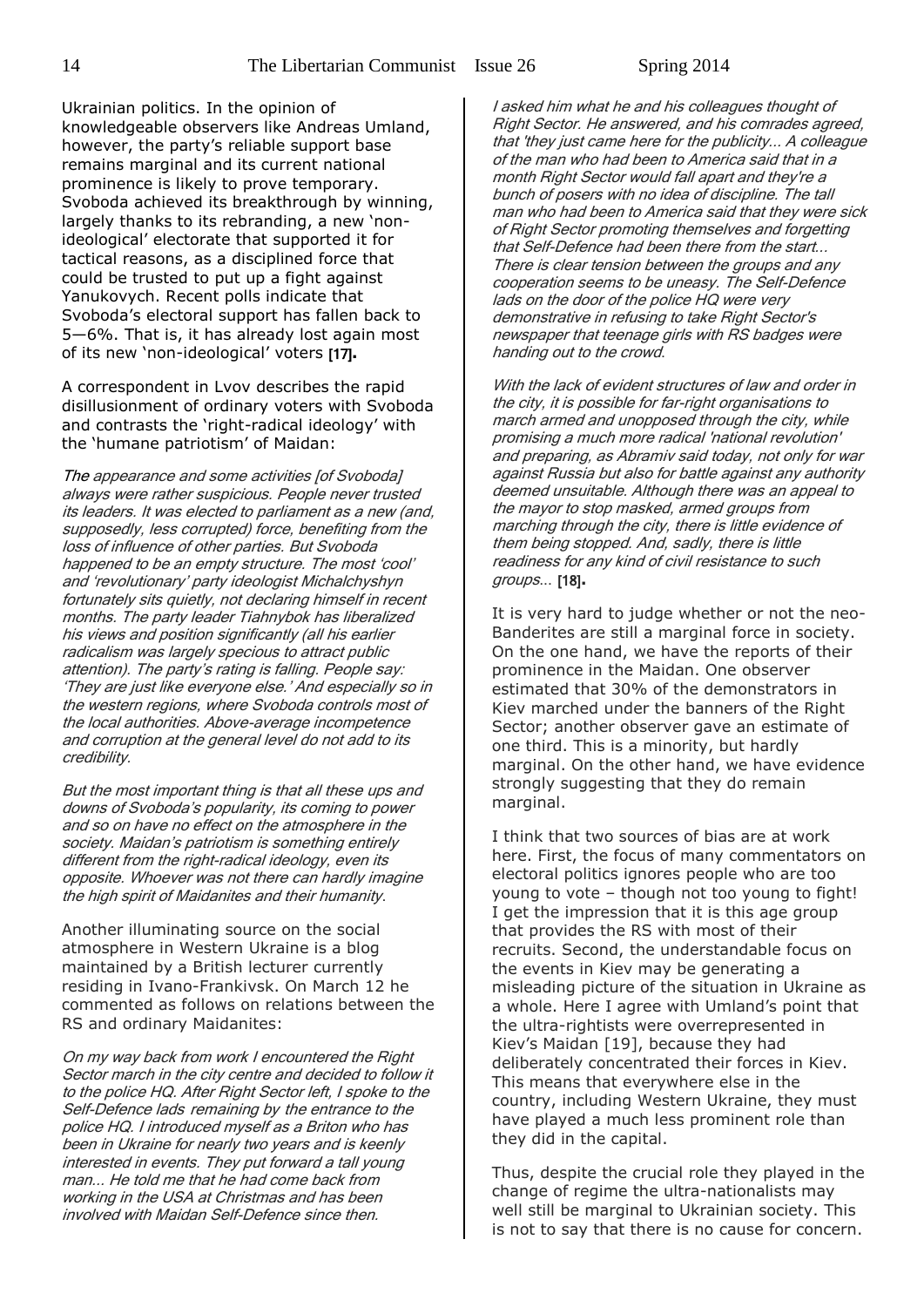By now we should know from historical experience that even quite small minorities can wield power out of all proportion to their numbers if – like the Bolsheviks in Russia in 1917, for instance – they are determined, well organized, well armed and willing to resort to intimidation and violence.

# **Conclusions**

This is not an article about relations between Russia and Ukraine or the crisis over Crimea (which I have written about elsewhere [20])**.** However, I shall now try to place the issue of the nature of the change of regime in Ukraine within this broader context.

I have argued that the Russian characterization of the change of regime in Kiev as a 'fascist coup' contains a considerable element of truth. This does not mean that I accept the claim of the Putin regime that its motive for intervening in Ukraine is to protect people against the threat of fascism [21]. The real impact of Russian aggression on the problem of Ukrainian ultra-nationalism is quite the opposite. It fuels the war psychosis in Ukraine – and fascism feeds on war psychosis. It strengthens the spirit of ethnic solidarity, so that Ukrainians who would otherwise publicly denounce the ultra-nationalists feel obliged to paper over the cracks and present a united front to the world. Ukrainian society has the capacity to face and deal with the problem of Ukrainian ultranationalism, but it is only likely to do so when Ukraine's security as an independent state is no longer under threat and Ukraine has normal relations with Russia.

# **Notes**

[1] See my article: 'Ukraine: Between Oranges and Blues', The Socialist Standard

[\(http://www.worldsocialism.org/spgb/socialist](http://www.worldsocialism.org/spgb/socialist-standard/2010s/2014/no-1315-march-2014/ukraine-between-oranges-and-blues)[standard/2010s/2014/no-1315-march-2014/ukraine-between](http://www.worldsocialism.org/spgb/socialist-standard/2010s/2014/no-1315-march-2014/ukraine-between-oranges-and-blues)[oranges-and-blues\)](http://www.worldsocialism.org/spgb/socialist-standard/2010s/2014/no-1315-march-2014/ukraine-between-oranges-and-blues). Although not published until the

beginning of March, the text was finalized on February 15, before the downfall of the Yanukovych government.

[2] The term 'Banderite' as a label for the movement as a whole is a little misleading because Bandera was the leader of only one of the two factions into which the OUN split in winter 1940/41 (Melnyk led the other).

[3] 'Ukrainian Integral Nationalism in Quest of a "Special Path" (1920s--1930s)', Russian Politics & Law, 2013, no. 5. He suggests that the OUN's fascist potential might have been realized had the Nazis accepted the Ukrainian state proclaimed in Lvov in 1941.

[4] 'By Cross and Sword: "Clerical Fascism" in Interwar Western Ukraine,' Totalitarian Movements and Political *Religions*, June 2007, v. 8, no. 2, pp. 271-85. https://www.academia.edu/194084/By Cross\_and\_Sword\_Cl [erical\\_Fascism\\_in\\_Interwar\\_Western\\_Ukraine.](https://www.academia.edu/194084/By_Cross_and_Sword_Clerical_Fascism_in_Interwar_Western_Ukraine) I think this is

because his criteria for fascism are somewhat looser than those of Zaitsev. I discuss criteria for fascism in the first chapter of my book Russian Fascism: Traditions, Movements, Tendencies (New York: M.E. Sharpe, 2001).

[5] It is hard to explain Professor Motyl's numerous distortions and omissions except as a deliberate effort to whitewash the Banderites and thereby legitimize their heirs. [http://www.foreignpolicy.com/articles/2014/03/20/ghosts\\_ukra](http://www.foreignpolicy.com/articles/2014/03/20/ghosts_ukraine_stepan_bandera_putin_crimea) ine\_stepan\_bandera\_putin\_crimea

[6] Celebrating Fascism and War Criminality in Edmonton: The Political Myth and Cult of Stepan Bandera in Multicultural Canada. [\(http://defendinghistory.com/wp](http://defendinghistory.com/wp-content/uploads/2013/08/Grzegorz-Rossliinski-Liebe-on-Celebrating-Fascism-and-War-Criminality-in-Edmonton-Canada.pdf)[content/uploads/2013/08/Grzegorz-Rossliinski-Liebe-on-](http://defendinghistory.com/wp-content/uploads/2013/08/Grzegorz-Rossliinski-Liebe-on-Celebrating-Fascism-and-War-Criminality-in-Edmonton-Canada.pdf)[Celebrating-Fascism-and-War-Criminality-in-Edmonton-](http://defendinghistory.com/wp-content/uploads/2013/08/Grzegorz-Rossliinski-Liebe-on-Celebrating-Fascism-and-War-Criminality-in-Edmonton-Canada.pdf)Canada.pdf

Defenders of the Banderites often emphasize their conflicts with the Nazis and the fact that at certain times some of them fought the Nazis. This may all be true, but it does not establish their credentials as opponents of fascism. If the Banderites were fascists, they were Ukrainian fascists who extolled the superiority of the Ukrainian nation and not German fascists, who regarded Ukrainians as Untermenschen. There is no reason to expect fascists belonging to different nations to see eye to eye.

[7] For further analysis of Svoboda's breakthrough, see the articles by Vyacheslav Likhachev in Russian Politics & Law, 2013, no. 5.

[8] For a full translation of the audio, see: [http://vineyardsaker.blogspot.co.uk/2014/03/neo-fascist](http://vineyardsaker.blogspot.co.uk/2014/03/neo-fascist-ukrainian-insurgents-attack.html)[ukrainian-insurgents-attack.html.](http://vineyardsaker.blogspot.co.uk/2014/03/neo-fascist-ukrainian-insurgents-attack.html)

[9] For the sake of balance, the reader may also like to watch a few videos exposing violence on the part of pro-Russian forces. For example, here is a video of activists from Klichko's Ukrainian Democratic Alliance for Reform trying to address a crowd in Kerch (Crimea) but getting shouted down as 'fascists', pelted, kicked and beaten up to the accompaniment of cries of 'Beat the fascists!': [http://www.youtube.com/watch?v=Ry3PPOCsdY4.](http://www.youtube.com/watch?v=Ry3PPOCsdY4) In fact, it is most unfair to call Klichko and his party 'fascist'; on the contrary, Klichko is one of the rare Orange politicians to have taken a firm stand against the fascists on 'his own side' (see below).

[10] The difference between the anti-oligarch attitudes of leftists and ultra-rightists is that the latter stress the Jewish, Russian and other non-Ukrainian ethnic origin of most of the oligarchs. They suspect that even Yulia Tymoshenko, who is a very wealthy woman as well as a leader of the Fatherland party and appears to be an ethnic Ukrainian, is of partly Jewish descent.

[11] Source: **www.geopolitika.lt**. First published in Ukraine on website of weekly Kyiv Post. See also: https://www.academia.edu/5693544/Is\_Tiahnybok\_a\_Patriot How the Spread of Banderite Slogans and Symbols Und [ermines\\_Ukrainian\\_Nation-Building](https://www.academia.edu/5693544/Is_Tiahnybok_a_Patriot_How_the_Spread_of_Banderite_Slogans_and_Symbols_Undermines_Ukrainian_Nation-Building) (January 6, 2014).

[12] They were joined by groups of volunteers from Serbia and Israel. The Israelis seem to be politically naïve young IDF veterans with family roots in Ukraine.

[13] See Nicolai Petro at [http://www.democracynow.org/2014/2/24/a\\_coup\\_or\\_a\\_revol](http://www.democracynow.org/2014/2/24/a_coup_or_a_revolution_ukraine) [ution\\_ukraine.](http://www.democracynow.org/2014/2/24/a_coup_or_a_revolution_ukraine)

[14] Alexander Yakimenko, former chief of Ukraine's Security Service, has given the fullest account of this affair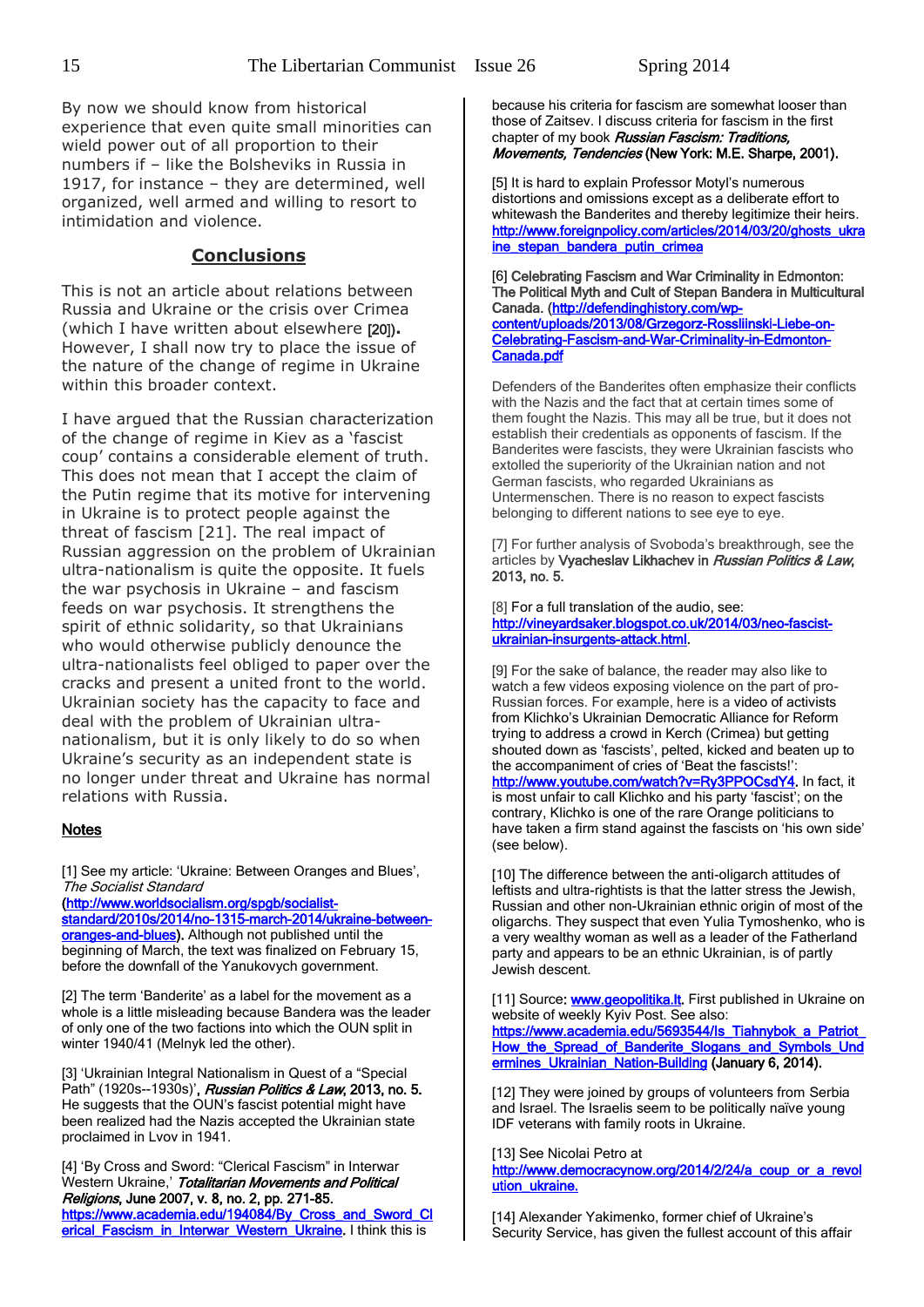so far on Russian TV (**www.russiatoday.com**, March 13). There is also the evidence of a leaked telephone conversation in which EU representative Catherine Ashton and Estonian foreign minister Urmas Paet discuss an assessment by Dr. Olga Bogomolets, who treated sniper victims and found that both protestors and police officers had been wounded by the same type of bullet.

A CIA operation to destabilize Ukraine would seem to be at odds with President Obama's cautious approach to the crisis, though not with the Cold War rhetoric of secretary of state Hilary Clinton. However, Obama is afraid to exercise his authority over the CIA. He prefers to avoid the fate of President Kennedy and Martin Luther King.

[15] Ukraine, like other post-Soviet states, retains the Soviet practice of having several deputy prime ministers, each of whom is responsible for a 'block' of ministries.

[16] http://from-ua.com/news/d468a0a3169c4.html

[17]

[https://www.carnegiecouncil.org/studio/multimedia/20140131/](https://www.carnegiecouncil.org/studio/multimedia/20140131/index.html) [index.html](https://www.carnegiecouncil.org/studio/multimedia/20140131/index.html)

#### [18] http://uauk.wordpress.com/2014/03/12/right-sectormarch-police-blockade-local-news

[19] Source as for note [11].

[20] See the April 2014 issue of The Socialist Standard.

[21] Nor does it mean that I ignore the problem of fascist tendencies in Russia. I have written a whole book about them (see note [4]).

+++++++++++++++++++++++++++++++++++++++++++++

# **War on War! Declaration of Internationalists in Connection with the Threat of War in Ukraine**

# **War on war! Not a single drop of blood for 'the nation'!**

The struggle for power among the oligarchic clans of Ukraine threatens to escalate into an international military conflict. Russian capitalism intends to take advantage of the redivision of Ukrainian state power in order to achieve its long-established imperial and expansionist ambitions in Crimea and Eastern Ukraine, where it has solid economic, financial, and political interests.

On the threshold of the next phase of the economic crisis in Russia, the ruling regime is inciting Russian nationalism in an attempt to divert the attention of working people away from growing socioeconomic problems, their miserable wages and pensions, and the dismantling of affordable healthcare, education, and other social services. Amid the din of nationalist and bellicose rhetoric it is easier to complete the formation of a corporate

authoritarian state based on reactionary values and repressive policies.

In Ukraine an extremely acute economic and political crisis led to an intensification of the struggle between 'old' and 'new' oligarchic clans. The 'old' clans used various forces, including paramilitary ultra-rightist and ultranationalist formations, to carry out a coup d'état in Kiev. The political elite of Crimea and Eastern Ukraine do not intend to share their power and property with the latest rulers in Kiev and are seeking assistance from the Russian state. Both sides are resorting to unrestrained nationalist hysteria—Ukrainian and Russian, respectively. Armed clashes are taking place. Blood is being shed. The Western powers have their own interests and ambitions; their intervention in the conflict may lead to World War Three.

As usual, the warring cliques of our masters force us—ordinary people, whether wage workers, unemployed, students or pensioners to fight for their interests. Intoxicating us with the narcotic drug of nationalism, they set us against one another and make us forget our real needs and interests. Their 'nations' are no business of ours. We have much more vital and pressing problems to deal with—how to make ends meet under the system that they have established in order to enslave and exploit us.

Don't get carried away by the nationalist hysteria! To hell with their states and 'nations' with their flags and anthems! This is not our war, and we should not take part in it and pay with our blood for their palaces, bank accounts and state offices. And if our masters in Moscow, Kiev, Lvov, Kharkov, Donetsk and Simferopol start it, our duty is to resist by all available means!

Down with war between peoples! Down with peace between classes

# **Signed by:**

Russian Section of the International Workers' Association Internationalists of Ukraine, Russia, Moldova, Israel, Lithuania, Romania and Poland Federation of Anarchists of Moldova Fraction of Revolutionary Socialism (Ukraine)

# The declaration is open to new signatories.

Translated by Stefan from Russian text at <http://www.aitrus.info/node/3607>

++++++++++++++++++++++++++++++++++++++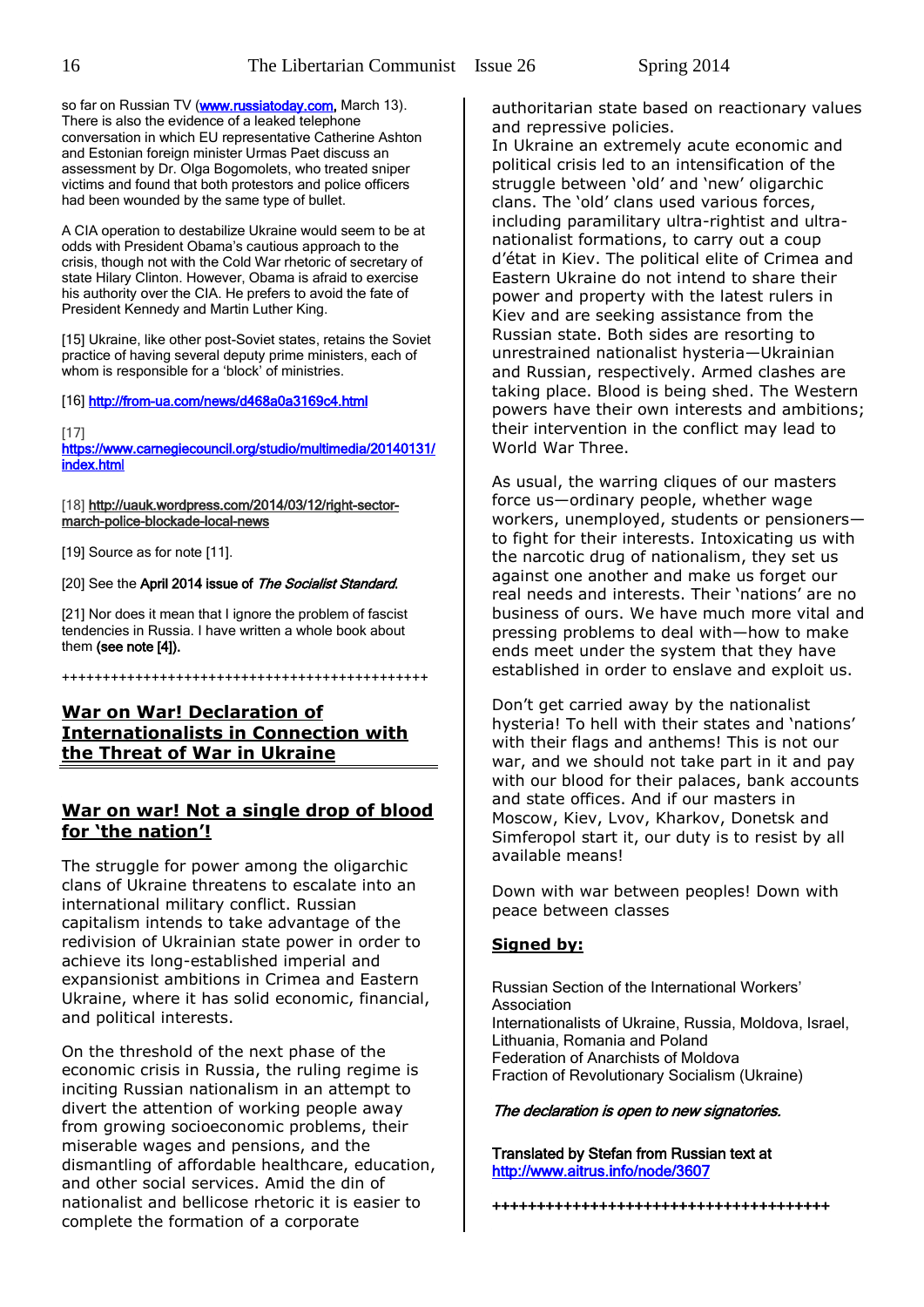# **News from the U.S: Joe Hopkins**

On 9th January, 2014 – in the West Virginia town of Nitro, situated in an area of the state known as "Chemical Valley" – Freedom Industries, a chemical distributing company for Eastman Chemical Company based in Kingsport, Tennessee, allowed a reported 7,500 gallons of 4-methylcyclohexane methanol (MCHM) to escape from one of its 35,000 gallon storage tanks into the Elk River. 9<sup>th</sup> January was the day the MCHM leak was discovered and reported. It is a valid question – and probably unanswerable – for how long a time had MCHM been pouring into the Elk River, before being discovered? This leak was not discovered by any regulatory agency. In public briefings, West Virginia Department of Environmental Protection (WVDEP) officials said their inspectors investigated the situation at "Freedom" on January 9<sup>th</sup> not because of an alert from the company, but because people living close to Freedom Industries storage "tank farm" were complaining of a strong chemical odour that resembled that of liquorice. Upon arrival at the site the WVDEP inspectors reported seeing "a 4-foot-wide stream" of what was later determined to be MCHM (a coal processing chemical used to remove impurities from coal before being burnt and known to be harmful to humans and wildlife) running into the river. After a little further reconnaissance the inspectors found evidence that someone had tried, unsuccessfully, to stop the leak.

There is no way to prove a negative so it's impossible to know what the official state response to Freedom Industries chemical leak would have been if the Elk River did not flow down from the spill site through Charleston, W.Va, the state's capital city. In fact the MCHM spill happened a mere one-and-a-half miles upstream from Charleston's sole municipal water-supply intake. According to the American Association of Poison control centres MCHM is harmful if swallowed or inhaled and can cause skin irritation, nausea and vomiting. As it went on Jan. 9th, West Virginia's governor Earl Ray Tomblin declared a state of emergency in nine counties – affecting 300,000 "customers" – and urged residents not to use their water for cooking, drinking or baths. On the morning of 10<sup>th</sup> Jan, Barack Obama signed a federal emergency declaration allowing the Federal Emergency Management Agency (FEMA) to provide direct aid. By Jan.13<sup>th</sup> FEMA had delivered 3 million litres of water to West Virginians. On Jan. $13<sup>th</sup>$  the water ban was eased for downtown Charleston.

American Water Works (AWW) provides water utility services to 14 millions of customers in 30 states and parts of Canada; Jeff McIntyre, president of AWW's West Virginia's division, arranged with the WVDEP to post instructions on the internet to flush toilets for 5 minutes and to run in-door water for 15 minutes to clear any remaining MCHM from the water lines. These instructions were put up alongside a map of the nine affected counties. McIntyre asked that the flushing of toilets and running of in-door water be staggered according to highlights on the map to prevent low water pressure or "dry pipes" due to the draining measures he was recommending. The map showed contaminated counties in red and the newly cleaned and safe counties in blue. The map was close to being totally blue by Jan.15<sup>th</sup>. On Jan.17<sup>th</sup> Freedom Industries filed for chapter 11 bankruptcy protection. Chapter 11 allows the company filing for protection to legally remain in operation.

On Jan.21<sup>st</sup> Dena Capiello (an EPA expert) reported the discovery of poly glycol ethers (PGE) in the tank that had leaked the 7,500 gallons – now revised upward to 10,000 gallons of hazardous chemicals into the Elk River. The internet map of safe zones disappeared. 450- 500 people had been sickened to the point of nausea, vomiting, skin rash and eye infections by MCHM and gone to the hospital. Randy Huffman, WVDEP's department chief had stressed during local television interviews that as far as his agency was concerned, "MCHM isn't hazardous and doesn't require any sort of special permit". According to a press release given out by a spokesperson from Eastman Chemical "MCHM has a U.S occupational safety and health administration rating of "Hazardous"; PGE is a known carcinogen that has been shown to cause genetic mutations. The W.Va division of American Water Company through its president Jeff McIntyre says "there is a possibility (emphasis added) we got the PGE stripped out of the drinking water". Ken Ward, the reporter said: "the disclosure [of PGE] at such a late date probably is a result of the industry's self-regulating process and policy".

# **The Back Story of Freedom Industries**

Gary Southern, Freedom Industries' president apologised for the chemical spill of Jan 9<sup>th</sup> on Jan 9<sup>th</sup> and vowed to co-operate with federal and state investigators – (lame lines read directly from the corporate standard operating procedure manual). On January 12<sup>th</sup> Charles Ryan Associates, a prominent Charleston public-relations firm, dropped "Freedom" as a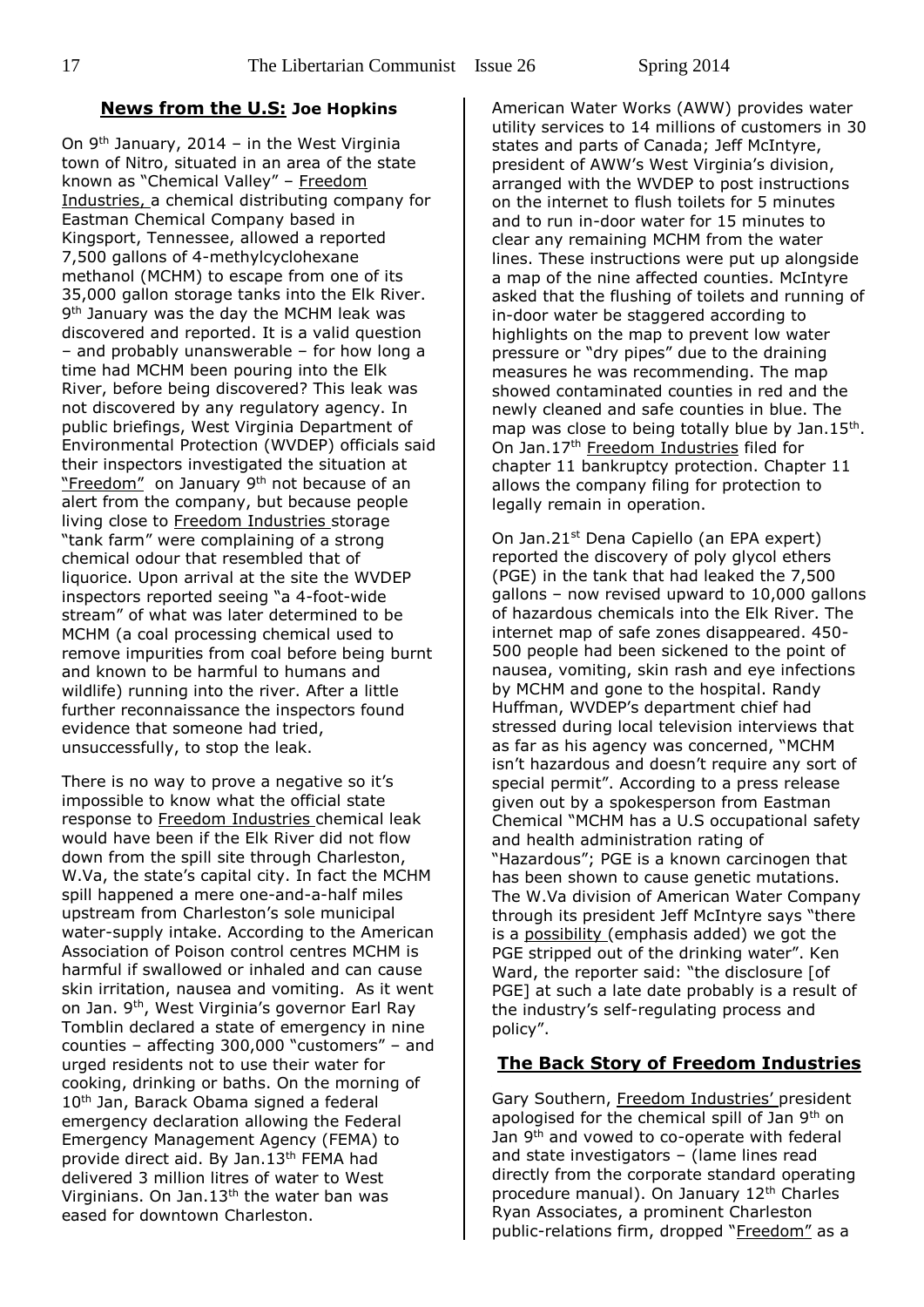client, with no explanation. Calls to Freedom corporate office were answered by a women on January 14<sup>th</sup> who said that executives were not available to answer questions; she referred inquiries to a public relations firm in Florida which did not respond to phone messages.

West Virginia corporate filings show that Gary Southern was joined by Carl Kennedy II to charter Freedom Industries in 1992. Ken Ward, a reporter at the Charleston Gazette wrote on January 12<sup>th</sup> that Kennedy had pleaded guilty to selling cocaine in 1987. The arrest and conviction of Carl Kennedy II for serious illegal drugs created a scandal that spread to Charleston W.Va Mayor Roark that caused him to resign. Ken Ward also reported that Carl Kennedy II, according to charges filed in Federal Court in Charleston, was sentenced to 40 months in prison in 2006 after pleading guilty to tax evasion and failure to collect taxes from Freedom Industries in his role as an officer and accountant at  $Freedom -$  the guilty plea included an admission that he had used corporate funds for his personal benefit. This 40 month sentence was later reduced to 22 months in exchange for Kennedy helping the government in a separate drug investigation. The state corporate filings show that Kennedy ceased his executive role with Freedom in 2005.

On New Year's Eve, December 31st 2013, Freedom Industries merged with three other smaller chemical suppliers. Given some of the past illegal activities of Carl Kennedy II listed above some red-flags should be fluttering because the change in corporate structure and its legal (financial) ramifications happened only nine days before the spill of MCHM and PGE was detected. Paul M. Barrett, a reporter for Bloomberg Business week writes, "Any potential connection between the December.31<sup>st</sup>, 2013, corporate combination and the tank rupture isn't yet clear"

# **The Back Story of the Back Story**

The Toxic Substances Control Act (TSCA) was passed by the U.S Congress in 1976. This act was supposed to provide public safety through testing of chemical concoctions for adverse effects on humans, other animals and the environment. "Industry" lobbied and weakened the law in two major respects among many others. 1) Corporations through their mouthpiece lobbyists and lawyers had 80-100,000 chemicals "grandfathered" in, it would be too expensive to go back and test all of these chemicals that were already being used in profit-making ventures merely to protect

people working with them from being killed from exposure to them while working with them. 2) Chemicals can be kept secret. The composition of a given chemical cannot be forced out of a manufacturer or end user if it is claimed by the manufacturer to be "proprietary" i.e. a trade secret. The TSCA specifies that the EPA must provide evidence against a chemical to restrict or ban it outright; this is where the "trade secret" mantra has the intended consequence of preventing testing that could provide the evidence to restrict or ban a chemical outright. Catch 22 anyone? An example is PVDE (I still don't know what that is) – PVDE was used as a flame retardant in baby clothes and bedding. After the number of children sickened and/or killed by PVDE rose to the level that caused outrage the manufacturer pulled PVDE from the market and the extenuating circumstances (the tender age of the victims) lead finally to testing PVDE. The tests showed PVDE effected hormones, blood composition, body tissue cells, and caused genetic mutations.

The method used to come up with 1ppm (part per million) "safe level" for MCHM in "Chemical Valleys" drinking water was explained by the Charleston Gazette reporter Ken Ward on The Diane Rehm Show, a National Public Radio (NPR) broadcast, January 23rd 2014. Ward explained he had only been able to locate a single lethality study done on MCHM; it was done by a laboratory that wished to remain anonymous. The 1ppm was derived from "how much HCHM is required to kill a Rat outright. Then the median range is determined by where fifty per cent of the Rats live on after exposure". The ratio is then mathematically reduced using high-range mortal concentration and median range mortal concentration to extrapolate downward in concentration. "The 1ppm seems to be nothing more than an informed guess", Ward said. The Centre for Disease Control (CDC) had been touting the 1ppm number through the mass media at the beginning of the drinking water emergency but now admit they are unsure, that they don't know if there is a safe level.

Diane Rehm, a shrewd and savvy old bird, asked Ward if he knew why a recommendation by the Chemical Safety Board (CSB) to place Charleston's municipal water intake upstream from Nitro that had been made in a CSB report several years earlier had not been implemented. Ward replied the American Water Works probably did not consider that action cost effective and that "due to the pervasive coal pollution and many accidents of the coal industry it was simply not followed up.… Raligh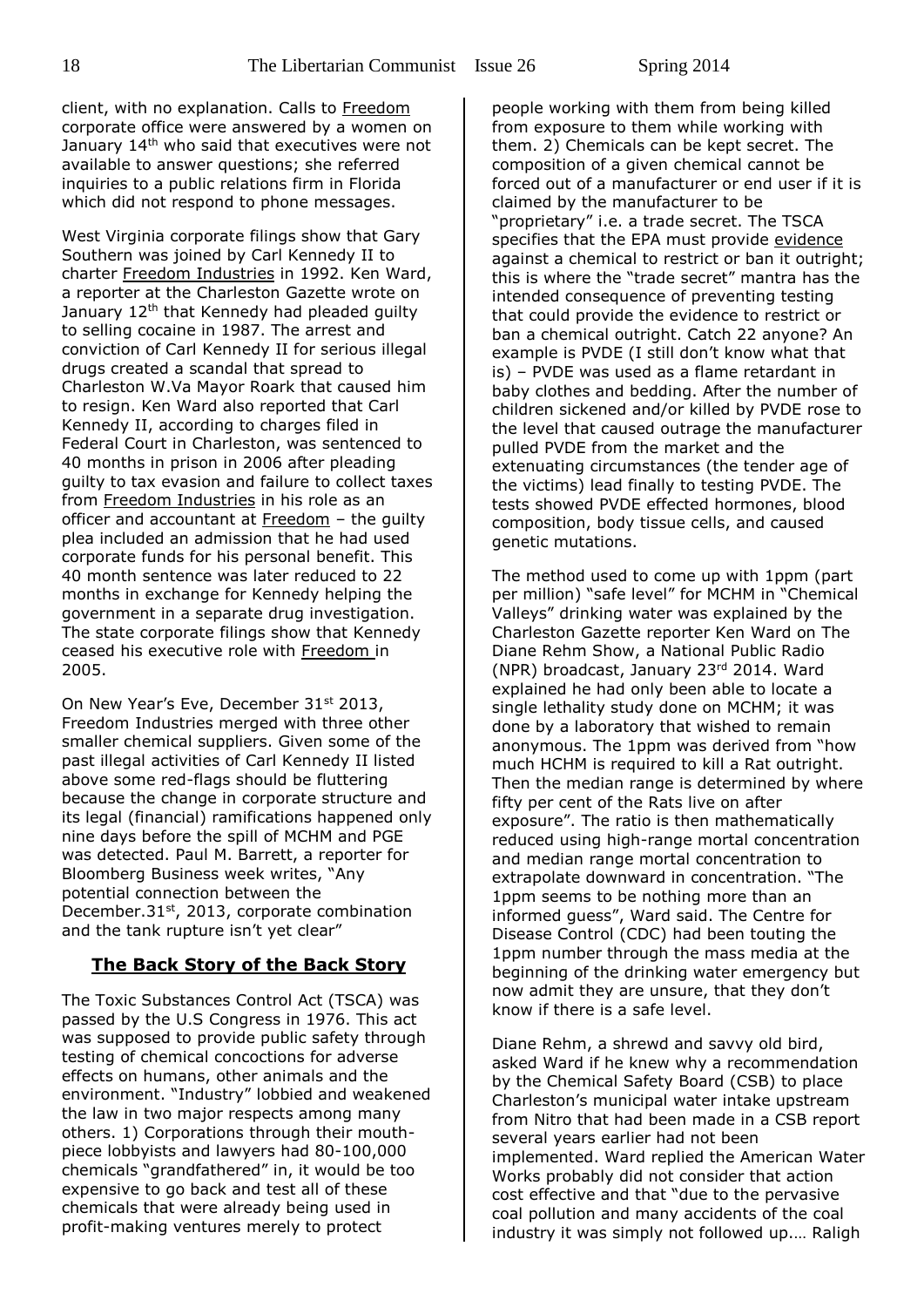and Ben counties ignored the report". Asked why, Ward answered, "Most states have a political soft spot for industries that provide a lot of jobs in the state". West Virginia produces more coal than any other state except Wyoming, and uses HCHM to clean the stuff. Chemical and polymer manufacturers employ nearly 13,000 people in West Virginia. (The Economist, Jan  $18<sup>th</sup> -24<sup>th</sup>$  2014) p.34 "The WVDEP", Ward said, "is under-funded and under-staffed".

Daniel Horowitz, Managing Director of the CSB – an independent federal agency whose members are appointed by the U.S President and confirmed by Congress – was asked by Ms Rehm on the same programme if PPH had been in the ruptured Freedom Industries storage tank. He said, "we're looking into it". Asked if there are "100,000 chemicals we know nothing about that we are ingesting" Horowitz said, "There are many thousands we do not have full toxicology on". Asked if he knew of the chemicals involved in the spill before, Horowitz answered, "We've never encountered these chemicals before". Ms Rehm (pissed off) SAID, "I can't believe you represent the CSB and do not know about these chemicals!" Horowitz actually snickered into the microphone and then responded that, "the CSB is underfunded", has only 40 members - scientists, engineers, and lawyers among them – and that, "the CSB is not a regulatory agency".

Diane Rehm asked Ken Ward whether the Environment Protection Agency (EPA) had been "inhibited" in their work? Ward responded "For a dozen years or so there has been a corporate push back against the Agency: you cannot get elected to public office in West Virginia without being anti EPA. The Tea Party rail against federal over-reach that is trying to deny statesovereignty, and the chemical spills, and the health risks, and illnesses and deaths caused by the lack of chemical, pollution and safety regulation is a side-effect of that mind-set". In closing the programme Ward commented, "What can we expect from a state level where regulation bashing is a competition sport among all of the political officials the whole state over"? Ward finished by saying that the political class portray the EPA as, "jack-booted regulatory thugs smashing down factory doors and throwing people out of work".

# **What does all this mean for the 99% us?**

It's pretty telling when the political representatives that are voted into office on almost every level abdicate the responsibility owed to the people in favour of the capitalist business class. It is the political class after all that dictates the funding of regulatory agencies that are there to protect public health and safety and to safeguard the environment for future generations, not only for human beings, but for all of the other animals too – including their natural habitats.

This does not mean THAT BY merely changing the staff in our political institutions the world will suddenly become a safer, better, more satisfying place, to live, work, play and raise our children. For the most part, many of the people in political power and calling the shots in our name are not evil creatures per se. It is the system that conforms these representatives cum leaders to its own logic of narrow self- interest and short-term gain. These politicos are lured and lulled by power of position – they become courtesans to those with economic power and bask in the reflected glory of their suitors. In more common, that is, vulgar language, they are whores that do the bidding of silver and gold in a world where people sicken and die by the means they use to support their oppressors.

Its obvious government cannot be trusted; with Gross Domestic Product as the measure of National-State prosperity we see that as GDP rises so too does poverty and homelessness, sick people dying needlessly from lack of proper medical treatments.

The state is a monster that kills and consumes its young through competition. The alternative music band Go Go Bordello sings "Borders are scars on the face of the planet". There is no way I've been able to conjecture the state, money, market, division of labour, exploitation out of existence except through the creation of a political party that possesses the values tailor-made to benefit the 99% of humanity that under the present system is dominated by the 1%. An Oxfam study done at the end of 2013 found that the cumulative wealth of the richest 85 people on the planet was equal to the cumulative wealth of the 3.5 billion people at the bottom – the money of 85 people is equal to that of 3,500,000,000 other people.

How is it to be accomplished that the shackles of imposed servitude be broken without the consequence of ultimate doom; the state has shown its capacity and willingness to destroy humanity in great numbers to remain the supreme material force on earth. The revolution is to be a long one comrades and fellow travellers – the revolution must come from within. A political party actively working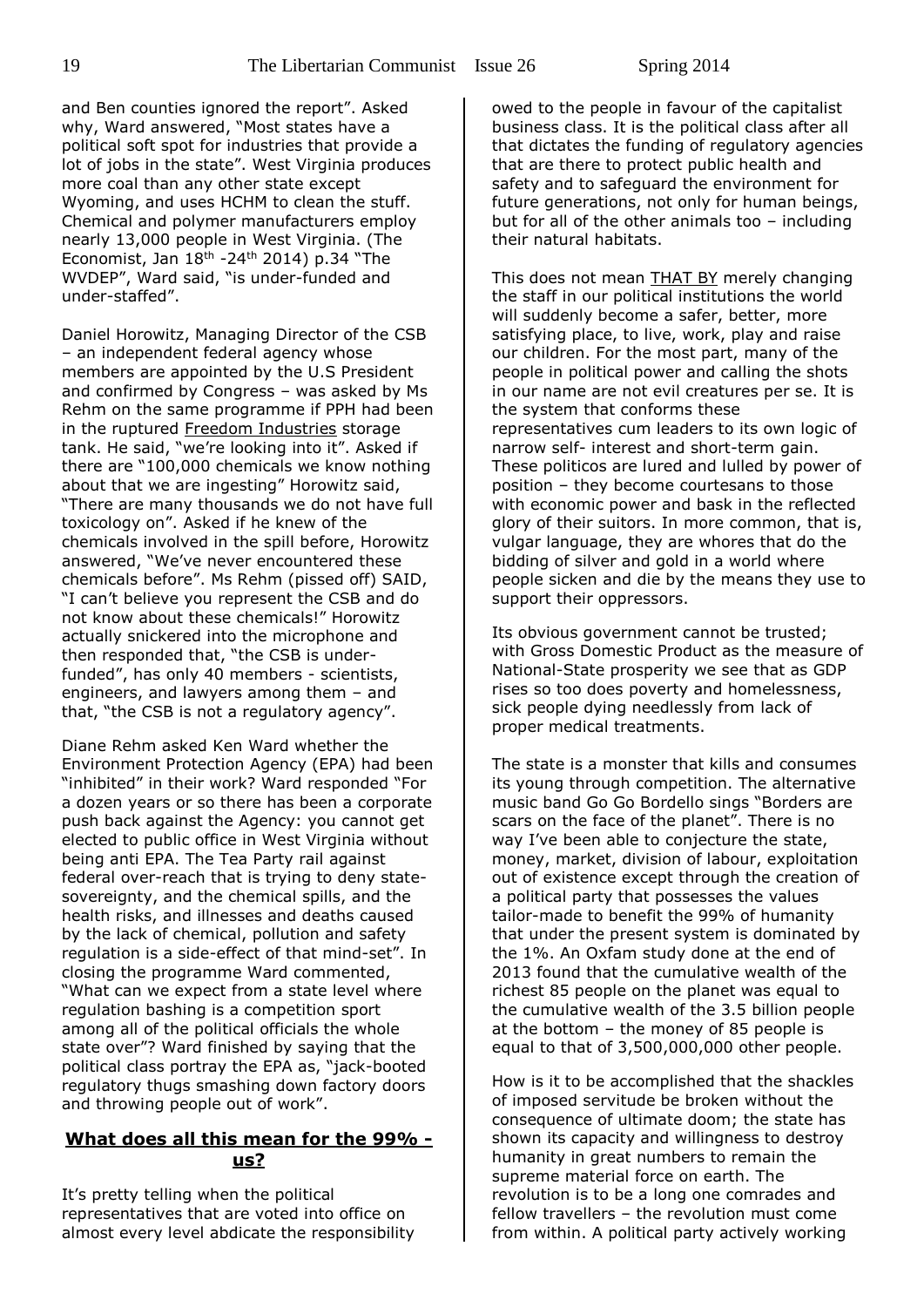toward making itself antiquated and superfluous is the only answer. Labour unrest, strikes, boycotts, collectives, co-ops (cooperatives) are not revolutionary – they may best be seen as a revolt; a putsch. These actions weaken the resolve of people engaged in the struggle as they are seen to fail – or not to succeed beyond a very limited ambit. These programmes are mostly populist-aimed at individuals rather than at the class writ large. Our class has been divided by the state; fragmented. A politically unifying political party is an answer to reconstructing the working class along lines of solidarity. The ASNMS seems bent on denigrating the World Socialist Movement (WSM) and its component parties and this is beyond my personal understanding. Not being a supremely intelligent person I've tried to make up for the lack by maintaining interest, paying attention, and using my memory and associate skills in the categories of origin-genesis, ontology, epistemology, axiology and praxeology. This chain of reasoning has led me to the conclusion that popularly elected socialists in parliament – of the SPGB say – will reflect a social desire that would snowball into a greater mass via the reality of example seen. This would provide the buffer between the power of the state and the people when the social-political revolution gains the steam necessary to change the foundation and cornerstones society currently rests upon. A populist revolution does not necessarily have a foundation (unless it be the rhetoric of a demagogue) to ensure durability. Support socialism at the ballot box while doing all you can to bring about a change of values to society as a whole.

Minacious Mouse Joe [Hopkins@verizon.net](mailto:Hopkins@verizon.net)

++++++++++++++++++++++++++++++++++

SECOND VERSION with more materials...added

[Jan/21/2014]

with a correction added 22 Jan 2014. / More info added 23 rd Jan 2014

# **The Truth about dogs' lives under capitalism: Michel Prigent**

*"The criticism of religion ends up with the teaching than man is the highest essence of man -hence, with the categorical imperative to overthrow all relations in which man is debased, enslaved, abandoned, despicable essence, relations which cannot be described than by the cry of a Frenchman when it was* 

*planned to introduce a tax on dogs: Poor dogs! They want to treat you as human beings."*

#### A Contribution to the Critique of Hegel's Philosophy of Right.

December 1843-January 1844. First published in Deutsch-Franzosische Jahrbucher, 7th and 10th February 1844 in Paris.

"If you want a friend, get a dog". Gordon Gekko in Wall Street.

"The State is the crystallisation of all the illusions about the commodity".

 "There will be growth in the spring". Being There (1979) [The last film of Peter Sellers in which he played Chancey Gardner].

#### "Making a fetish of the working class stops you *thinking".* Phrase heard in a pub...

First I must present myself to you; I am a dog called Karl. I have escaped from a kennel, my best friend is called Robert, he is much younger than me, and he too has escaped from such a place of detention. In fact he has taken up where I left off... Karl and Robert never wrote anything, they just observed their masters and those around them, i.e. the people who went to work everyday. They are keen observers, they saw many contradictions. They did not like other dogs being slavish towards their masters; it was the same with cats. In fact all domesticated pets and farm animals. It was a different kettle of fish -excuse the pun-, with wild animals. It seems you can't domesticate a crocodile, a piranha, a grown up lion or a wolf. But they can end up in a zoo! Karl and Robert lived in the streets; they had to hide from the RSPCA and other State agencies. Karl and Robert were particularly scathing towards the police-dogs and those which worked with the Army. They understood how complex the situation is in the world of the commodity. That is why a lot of people do not even try to understand the world they live in. They are content playing bingo, or going to football matches, or being avid consumers. But today *Capital is the subject* as Moishe Postone as pointed out on more than one occasion...Many on the left would like the working class, the proletariat to be the subject in 2014..Unfortunately things are very bad, the system has made inroads at all levels. Is it not by chance that Ed Miliband in Britain is trying to get the middle-classes on board...The Ukip kennel has thrown all parties into frenzy. The Ukip kennel master a certain Farage wants all immigrants to be barred from Britain. (1) But then who will do all the dirty, hard jobs of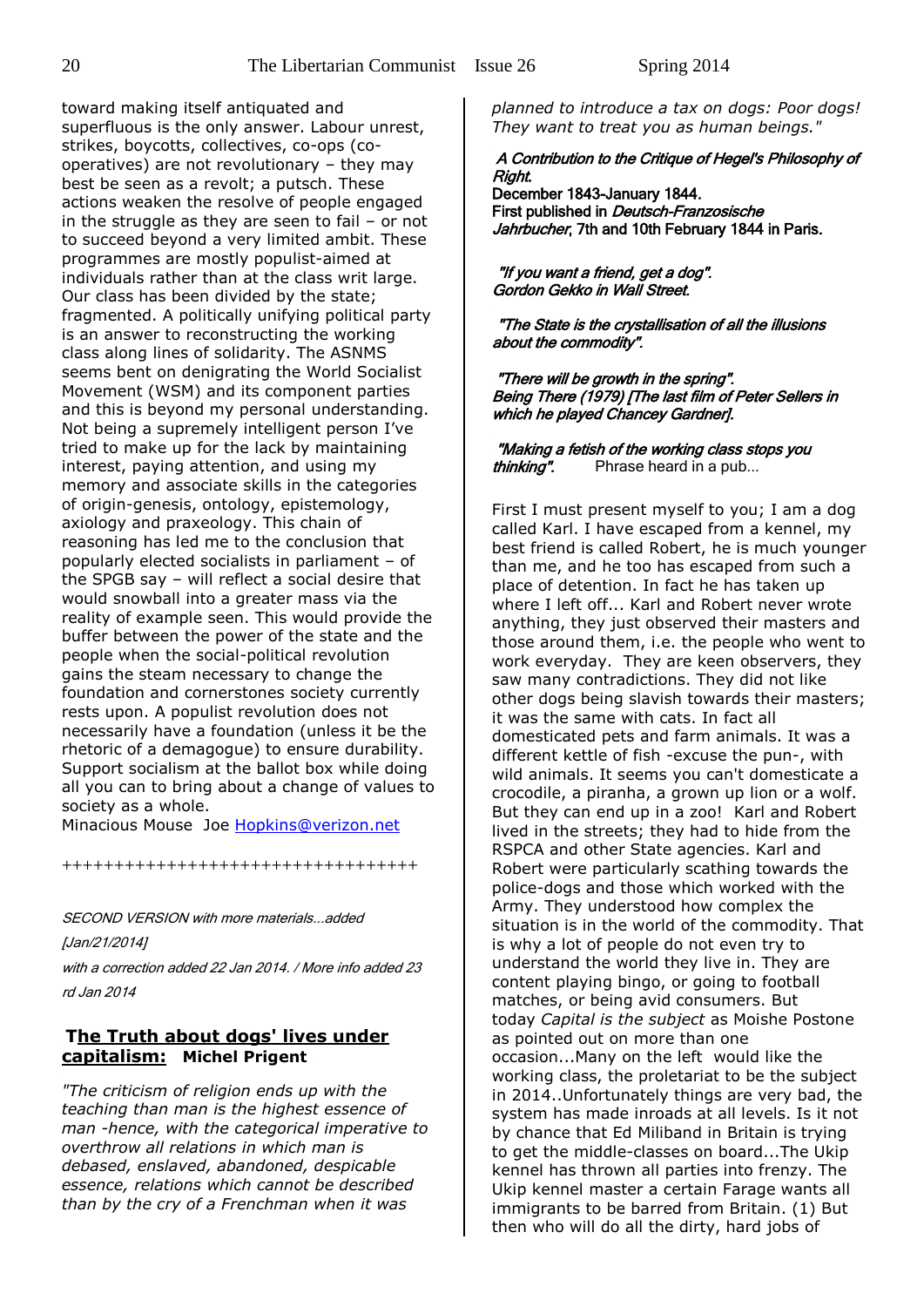picking fruits and vegs in all weathers, plus all the navvy jobs in the construction industry and all the rest ..Farage belongs to the past. He is a little Englander. (2) When in fact Capital relies on cheap labour, to keep value going strong.

As I said my name is Karl, I was recently thrown into the streets of London, by my master who could no longer keep me. It costs around £400 per year to keep a dog in London, £14 grand for a lifetime. So many people are abandoning man's best friend... The Battersea dog home is full of lost dogs. It is shameful. Especially when you are constantly told that the English are a nation of dog lovers. Blue Cameron and his sidekick called Clegg have not said a word about it all yet. It is a thorny subject...

As a dog I know exactly what concrete domination means. I had a collar around my neck and I was often tied up, so that I would not run away. I was also expected to bark if intruders came round my master's property. As a pet dog my life was assured. I resemble many wage-slaves all over the world. As long as I did not rebel I was o.k. master and his wife would pat me on the head saying:" that's a good dog". In many ways workers are treated like dogs. They are fed, watered, as long as they turn up on time, everything will be alright. My friend Robert, another dog who escaped from his nasty master, has also many things to say. He noticed abstract domination, which dominates his ex-master, that is to say Capital. So even masters are also like dogs, they too are fettered to unseen shackles, abstract ones, which are even more insidious. That is the nature of capitalism. It is there every day of the year, day in, day out. All over the world. As Karl and Robert roamed the streets of London, they could not stop noticing that more and more people were sleeping rough in doorways. *The Housing Question* in Britain is becoming more and direr. The price of houses has gone through the roof; renting a flat in London has become a nightmare. Poor people are being pushed to the suburbs... This syndrome is being replicated all over the world. And yet there are many empty buildings in London and other cities. The present coalition in power seems to be powerless to do anything to alleviate the massive crisis of housing. In fact the coalition is being dictated by the capitalist automaton which rules the entire world. Abstract domination is concrete. But the concrete is not translated into bricks and housing! One way out is to promote the idea of housing coops...

their conditions of modern slavery ought to rebel, in order to bring a new world where everywhere will be free. To do nothing reminds you of the motto of the Society of Jesuits [Ignatius of Loyola , 1534]: *Perinde Ac Cadaver* (Act as if a zombie, i.e. to obey like a corpse in all matters in which one does not fall into sin). To criticize religion is thus a necessity!

As long as you have kennels, factories, offices, where people, animals are badly treated, there will be no harmony on Earth. People are feeling the pinch at all levels. That is why dogs are being abandoned. Hence the phrase: "A dog is for life" rings hollow in 2014... But as a friend in Paris has pointed out:"In this society, the dog is not a dog: it does not eat food, it eats a capital prop, it can't eat anything else, it is conditioned to eat nothing but that. The dog is an element in the assembly line of valorisation of value. It is capitalised". (3)

No wonder there is no table of contents when it comes to dog food and cat food. Animals who are fed that stuff seem to be addicted to the tins. They remind you of people who eat in fast-food places. In fact the commodity system and its corollary value resemble what Virgil described in his Georgics 1, V. 514:

*Fertur equis Auriga nec audit currus habenas* [The horses have swept away the coachman and the carriage no longer obeys the reins]... How appropriate, and well said. Maybe people ought to study Latin a bit more in 2014..But as Andre Gorz quoted a Gaullist minister Christian Fouchet [1964], who spoke of "industrialising the University"..(4)... No wonder some situationists and students wrote *De La Misere En Milieu Etudiant.* This text is partly responsible for the May-June events in France in 1968...Today we need such a document.

Maybe this present text will be one of the documents which herald a new world. If you don't try, you don't experiment. If you do not experiment you stagnate. See the present classist left all over the world. They live in the past; some still even admire Lenin and Trotsky. It won't do... Their ideological output is a real dog's breakfast. It is pitiful. The sooner they dissolve themselves the better, to leave the way clear for a new theoretical critique more in tune with 2014...

As if life was not bad enough for dogs and people, another disease has appeared in the New Forest in England, it is called *Alabama Rot*, it first was seen 25 years in the USA. The

So all creatures on Earth who are fed up with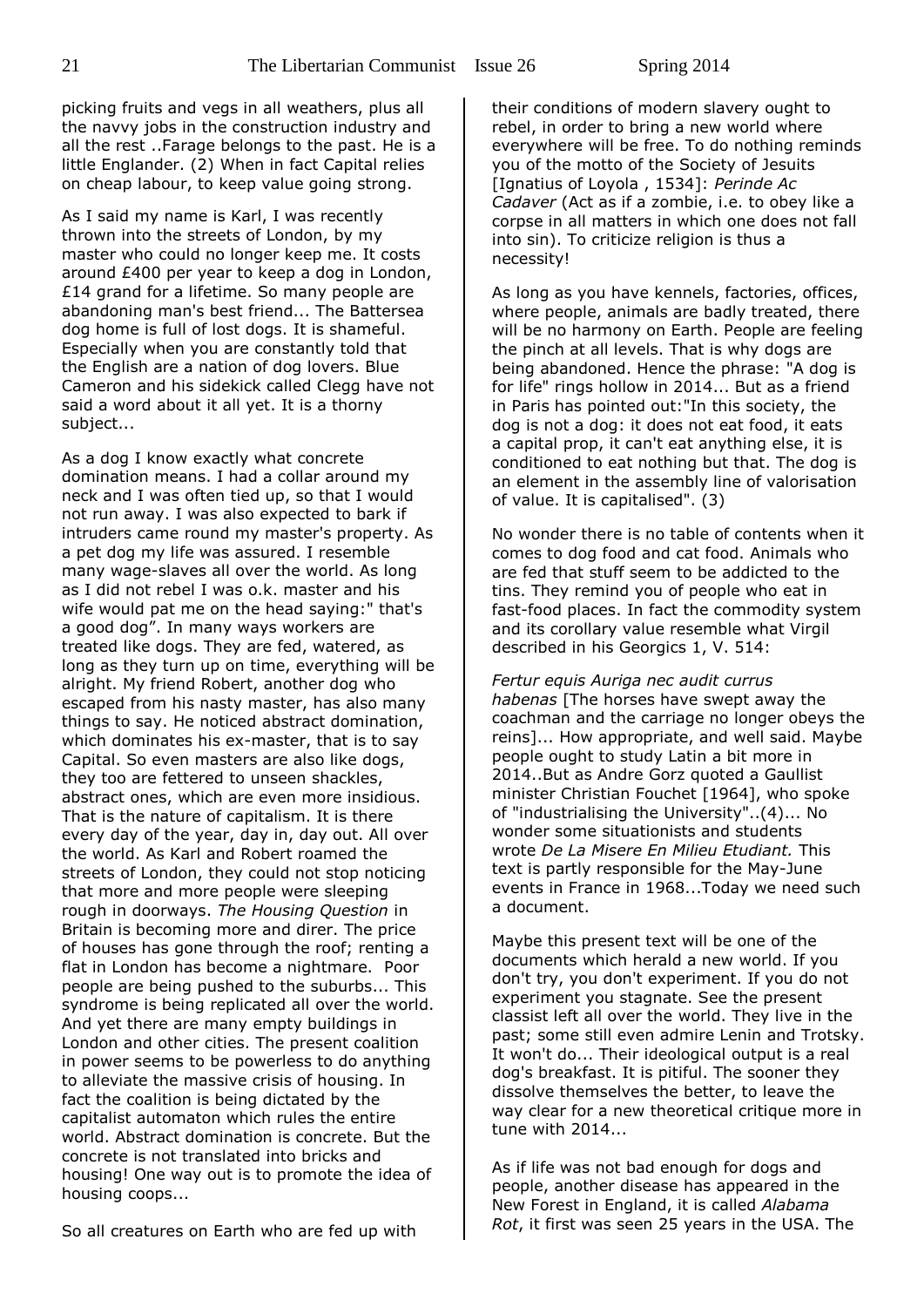disease attacks the kidneys of dogs, it also provoke lesions over the body of dogs. This canine disease has spread to more than one county in England (Cornwall,

Dorset, Worcestershire, etc...)... Dozen dogs have died. The cause of this disease is not too clear. But the contamination of the water supply could be one cause. (cf. The BBC web for more details, Jan 21st, 2014)

Let's come back to Farage for one minute, "he provoked controversy yesterday by claiming that women who take time off work to have children are "worth less" to City employers than men". (Rowena Mason, *The Guardian*, 21st of January 2014)...Farage in many ways resembles Proudhon and the Proudhonists were hostile to the idea of women being involved in urban production. The woman at home was their ideal. Hitler and the Nazis had the same idea! No wonder Karl Marx was against Proudhon....

At the same time as Proudhon was mouthing his ghastly conservative garbage, The Paris Commune was in full swing in 1871. (\*\*\*)

One must recall what some women did during that time, notably Nathalie Le Mel, who was secretary to the Union of Women of the Commune. She was a revolutionary feminist who came from Brittany and lived in Paris. In the Rue Larrey [now demolished], she set up the first community restaurant called "La Marmite" (The Cooking Pot). More than one hundred women also fought on the barricade of Place Blanche, under the stewardship of Nathalie Le Mel. She tried to commit suicide the eve of her arrest by drinking half-litre of absinthe. She survived. She was denounced by a nun who had recognised her. Nathalie Le Mel was deported to the penal colony in New Caledonia with Louise Michel (she was there for 6 years in awful conditions). She died aged 96 in total misery. We salute her memory here and all the women who fought in the Paris Commune, we also salute all the women who are fighting back today in 2014 against all sorts of patriarchal nasty sexist practices... (5)

# **Please send in feedback, info.**

# FOOTNOTES:

\*The relationship between dogs and their owners is similar to that of their owners and their employers. Neither run away and are happy, much of the time, to jump through hoops to 'earn' their keep. Both the employees and owners like having their charges - as they bring both of them rewards. However the autonomous actions of capital intervene and the employees can't afford to feed their workers and the workers can't feed their dogs. The difference is people feel sorry for the dogs and would never tell a dog that it's lazy and that there are more than enough potential owners, despite there being plenty of strays on the street.

\*Further, in modern capitalism, alienation is such that we want to treat dogs humanely while letting our fellow humans go to the dogs.

#### (1) The Prof Alan Sked Blues aka The Ukippers' Blues

Alan Sked a few years ago. Put a monster on the road It has the unlikely name of UKIP Today Sked is against it Because it has gone too much to the right He says it is run by morons He is right on that one He still has a lot of explaining to do Because it was he who put the monster on the road The only thing he can do is criticize the Ukippers without mercy Leaving no stone unturned In other words to destroy it completely Then he won't have the Prof Alan Sked blues Until then We will be watching the progress made Alan Sked needs to shed the load....

(2) In France, Marine Le Pen, the leader of that other kennel called Front National, on the 13th of May 2011 said: "Let's buy French". Nationalism at its worst

(3) Note from a friend in Paris, 20th of January 2014.

(4) Strategie Ouvriere et Neocapitalisme [1964]. Paris.

(5) For more details on Nathalie Le Mel see Eugene Kerbaul's book Nathalie Le Mel/Une Bretonne revolutionnaire et feministe. Le Temps des Cerises (1997, Pantin, France). Nathalie Le Mel [1826-1921]. She was an

active member of the First international, set up by Marx, Engels and Bakunin in 1861...

(\*\*\*) A correspondent in France has pointed out, that Proudhon was not around at the time of the Paris Commune of 1871. He had died on the 19th of January 1865...But his ideas were still around in 1871. It is always good to be accurate. [Note added on the 22nd of January 2014].

London, January 19th 2014...Please pass this document around to all your animal and human friends. +++++++++++++++++++++++++++++++++++++++++

#### **Corrections from last issue:**

Apologies for the spelling of Moishe Postone's name on the contents page; it appeared as Potstone in places instead of Postone. Secondly in the article Coal and Global heating we mentioned an incident at Lake Nyos, this is in Cameroon and not Nigeria as we stated. Should have checked up on our sources.

Anti State, Non Market Sector Groups